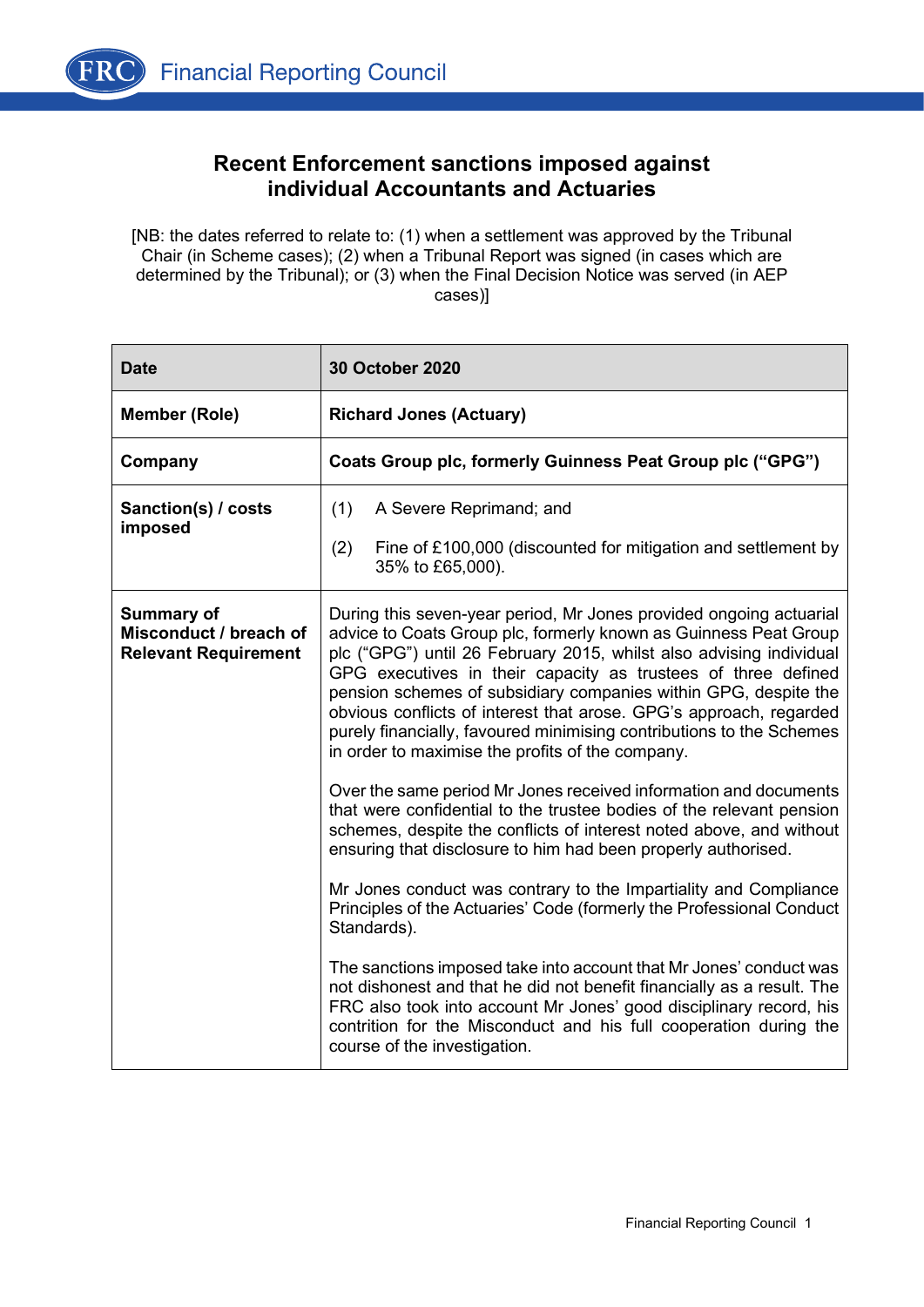

| Useful link(s) | <b>Press Notice - Settlement</b> |  |  |                                                           |  |
|----------------|----------------------------------|--|--|-----------------------------------------------------------|--|
|                | Agreement                        |  |  | Particulars of Fact and Acts of Misconduct and Settlement |  |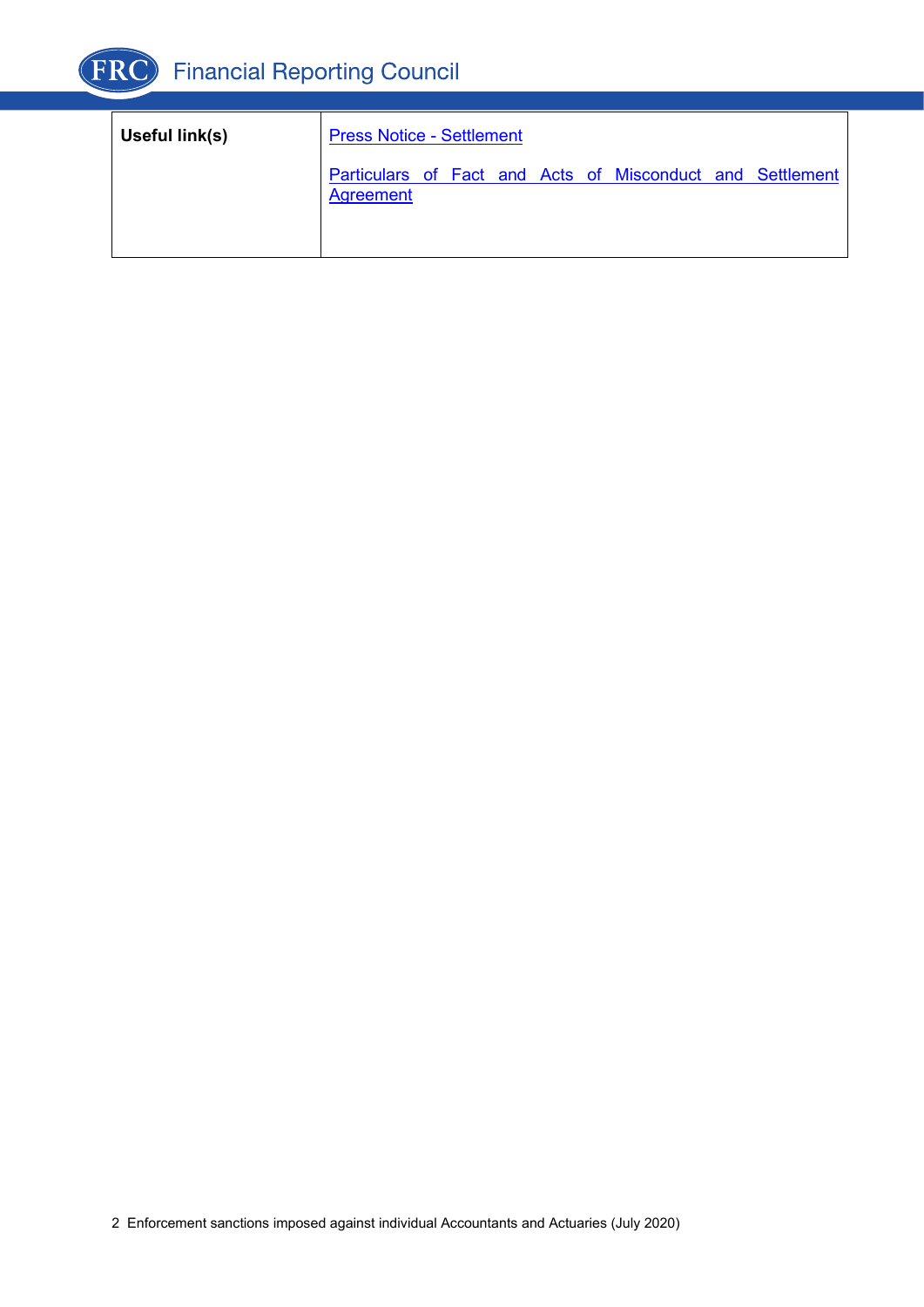

| <b>Date</b>                                                                | <b>30 March 2020</b>                                                                                                                                                                                                                                                                                                                                                                                                                                                                                                                                                                                                                                                                                                                                                                                                                                                                                                                                                                                                                                                                                                                                                                                                                                                                                                     |
|----------------------------------------------------------------------------|--------------------------------------------------------------------------------------------------------------------------------------------------------------------------------------------------------------------------------------------------------------------------------------------------------------------------------------------------------------------------------------------------------------------------------------------------------------------------------------------------------------------------------------------------------------------------------------------------------------------------------------------------------------------------------------------------------------------------------------------------------------------------------------------------------------------------------------------------------------------------------------------------------------------------------------------------------------------------------------------------------------------------------------------------------------------------------------------------------------------------------------------------------------------------------------------------------------------------------------------------------------------------------------------------------------------------|
| <b>Member (Role)</b>                                                       | <b>Natasha Toy (Senior Manager)</b>                                                                                                                                                                                                                                                                                                                                                                                                                                                                                                                                                                                                                                                                                                                                                                                                                                                                                                                                                                                                                                                                                                                                                                                                                                                                                      |
| Company                                                                    | <b>Conviviality Retail Plc</b>                                                                                                                                                                                                                                                                                                                                                                                                                                                                                                                                                                                                                                                                                                                                                                                                                                                                                                                                                                                                                                                                                                                                                                                                                                                                                           |
| Sanction(s) / costs<br>imposed                                             | A Severe Reprimand.                                                                                                                                                                                                                                                                                                                                                                                                                                                                                                                                                                                                                                                                                                                                                                                                                                                                                                                                                                                                                                                                                                                                                                                                                                                                                                      |
| <b>Summary of</b><br>Misconduct / breach of<br><b>Relevant Requirement</b> | Ms Toy, who was initially part of the audit team assigned to the Audit,<br>was seconded from Grant Thornton UK ("the Audit Firm") to<br>Conviviality Retail plc ("the Company") to assist with the Company's<br>preparation of its financial statements for the financial year ending<br>30 April 2014 ("FY2014"). The Audit Firm were also the auditors for<br>the Company for FY2014 ("the 2014 Audit"). At the request of the<br>Audit Engagement Partner, Ms Toy transferred a 4.5 hour time entry<br>off the 2014 Audit code, and then attempted to delete it, in an attempt<br>to conceal her involvement in the 2014 Audit given the<br>independence issues raised by her subsequent secondment to the<br>Company. In doing so, she acted in breach of the fundamental<br>principle of Integrity.<br>The sanction imposed took into account that the Senior Manager<br>was acting under the instruction of the Audit Engagement Partner in<br>transferring the time and that she believed she was following his<br>instruction in attempting to subsequently remove the entry. The FRC<br>also recognised Ms Toy's hitherto unblemished disciplinary record,<br>her genuine contrition for the Misconduct and the exceptional level<br>of cooperation she demonstrated during the course of the<br>investigation. |
| Useful link(s)                                                             | <b>Press Notice- Settlement</b><br><b>Particulars of Fact and Acts of Misconduct</b>                                                                                                                                                                                                                                                                                                                                                                                                                                                                                                                                                                                                                                                                                                                                                                                                                                                                                                                                                                                                                                                                                                                                                                                                                                     |
|                                                                            | <b>Settlement Agreement</b>                                                                                                                                                                                                                                                                                                                                                                                                                                                                                                                                                                                                                                                                                                                                                                                                                                                                                                                                                                                                                                                                                                                                                                                                                                                                                              |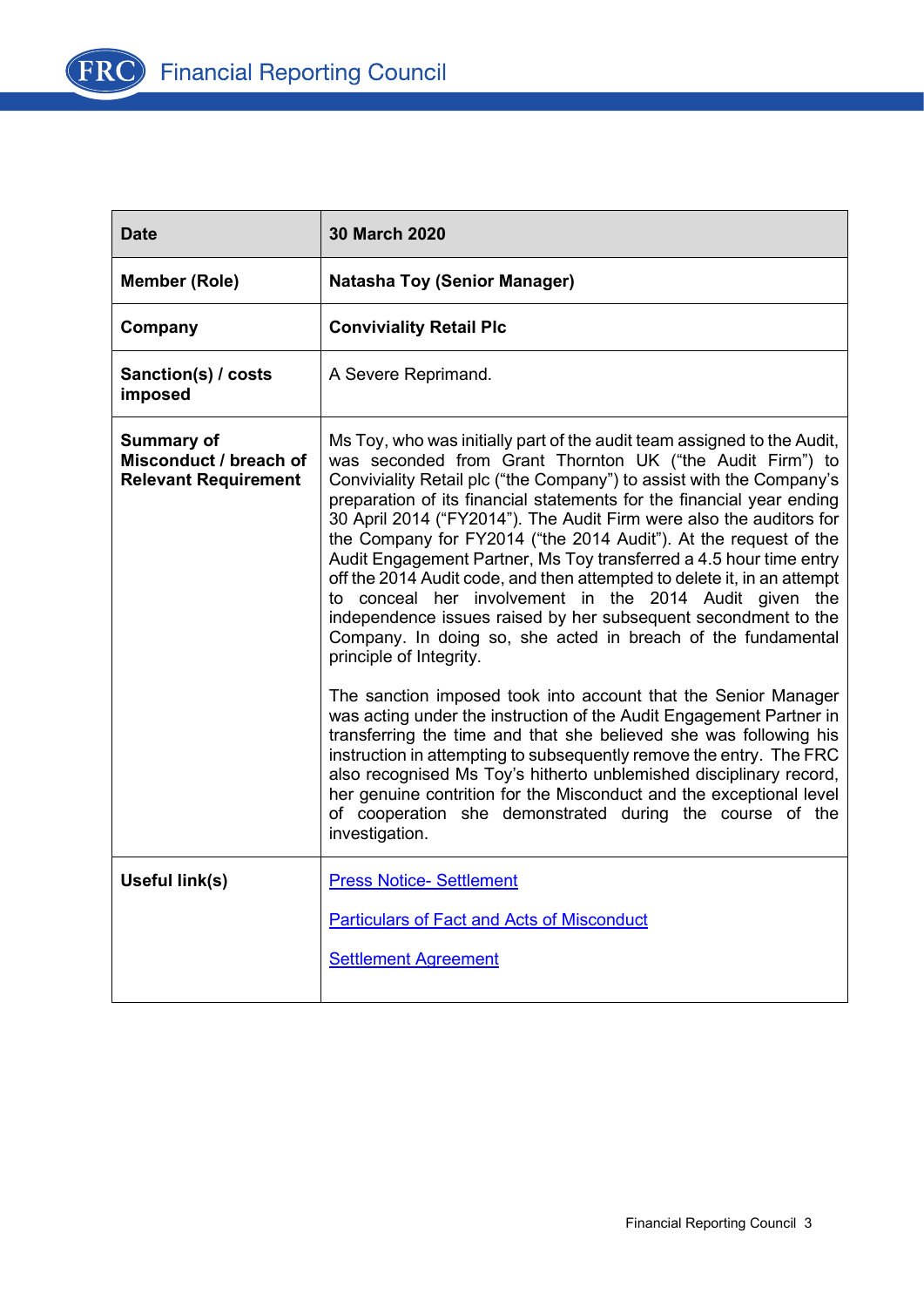

| <b>Date</b>                                                         | 1 February 2019                                                                                                                                                                                                                                                                                                                                                                                                                                                                                       |
|---------------------------------------------------------------------|-------------------------------------------------------------------------------------------------------------------------------------------------------------------------------------------------------------------------------------------------------------------------------------------------------------------------------------------------------------------------------------------------------------------------------------------------------------------------------------------------------|
| <b>Member (Role)</b>                                                | Douglas Morgan (former Director)                                                                                                                                                                                                                                                                                                                                                                                                                                                                      |
| Company                                                             | <b>Equity Syndicate Management Limited</b>                                                                                                                                                                                                                                                                                                                                                                                                                                                            |
| Sanction(s) / costs<br>imposed                                      | Exclusion as a member of CIMA for 2 years.                                                                                                                                                                                                                                                                                                                                                                                                                                                            |
| Summary of<br>Misconduct / breach of<br><b>Relevant Requirement</b> | Mr. Morgan's Misconduct arose from claims file reviews carried out<br>within the business, and under his direction, and which involved<br>claims reserves held by the Syndicate being reduced to meet a pre-<br>determined target. The Tribunal found that the reviews were 'wholly<br>improper' and further that Mr. Morgan had failed to ensure that<br>proper records were made, or that the reviews were properly<br>disclosed to the Board, the Syndicate's external Actuary or the<br>auditors. |
| Useful link(s)                                                      | <b>Press Notice - Disciplinary Tribunal Outcome</b>                                                                                                                                                                                                                                                                                                                                                                                                                                                   |
|                                                                     | <b>Tribunal Report</b>                                                                                                                                                                                                                                                                                                                                                                                                                                                                                |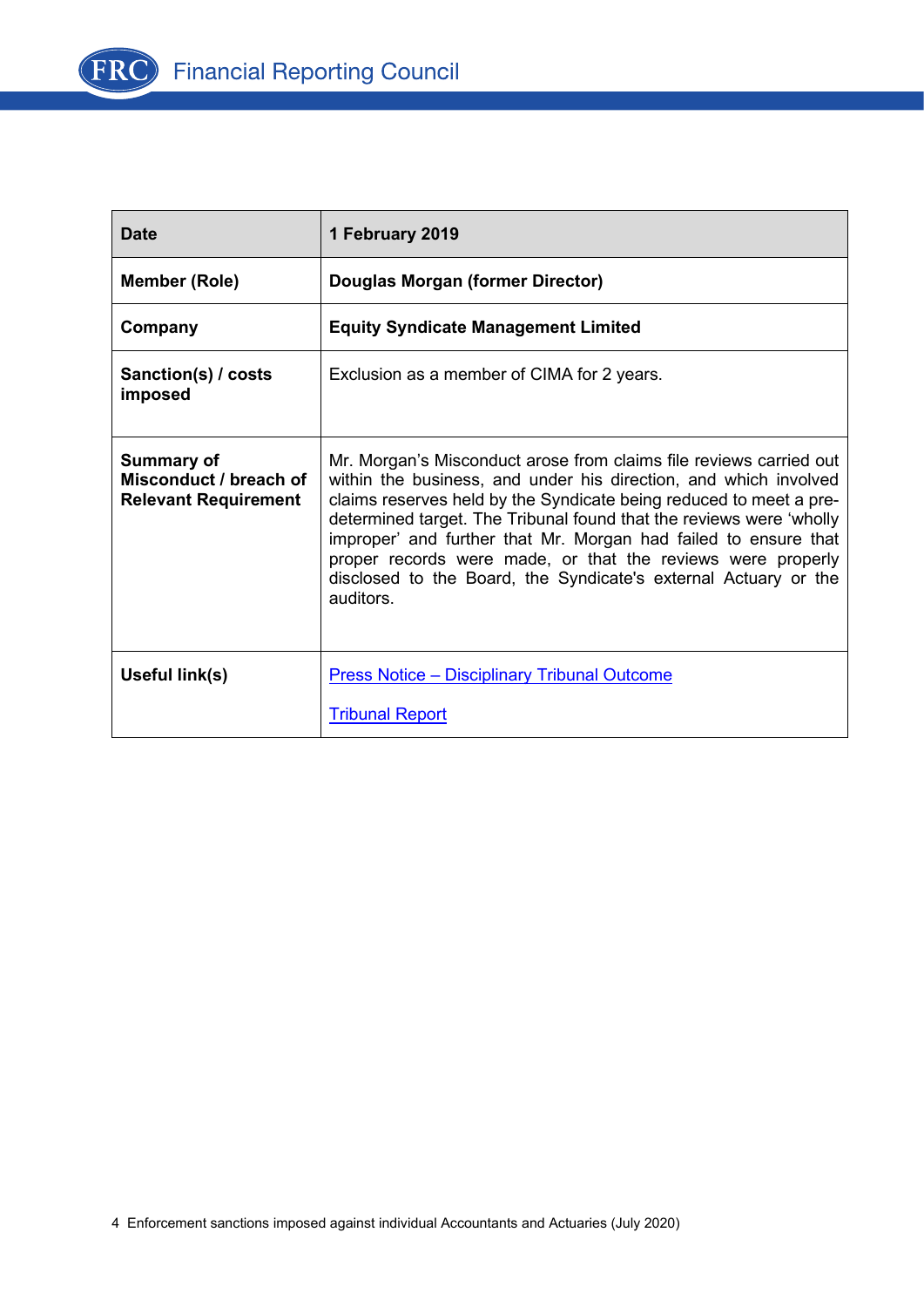

| <b>Date</b>                                                                | 26 July 2018                                                                                                                                                                                                                                                                                                                                                                                                                |  |  |  |
|----------------------------------------------------------------------------|-----------------------------------------------------------------------------------------------------------------------------------------------------------------------------------------------------------------------------------------------------------------------------------------------------------------------------------------------------------------------------------------------------------------------------|--|--|--|
| <b>Member (Role)</b>                                                       | (1) John Shannon (former Chief Executive Officer)                                                                                                                                                                                                                                                                                                                                                                           |  |  |  |
|                                                                            | (2) Raymond "Frank" Flynn (former Chief Financial Officer)                                                                                                                                                                                                                                                                                                                                                                  |  |  |  |
|                                                                            | (3) Matthew Boyle (former Financial Controller)                                                                                                                                                                                                                                                                                                                                                                             |  |  |  |
| Company                                                                    | <b>AssetCo plc</b>                                                                                                                                                                                                                                                                                                                                                                                                          |  |  |  |
| Sanction(s) / costs<br>imposed                                             | <b>John Shannon:</b>                                                                                                                                                                                                                                                                                                                                                                                                        |  |  |  |
|                                                                            | (1) Exclusion as a member of CAI for a recommended period of<br>16 years;<br>(2) Fine of £250,000;<br>(3) A contribution to Executive Counsel's costs of £300,000.                                                                                                                                                                                                                                                          |  |  |  |
|                                                                            | Raymond "Frank" Flynn:                                                                                                                                                                                                                                                                                                                                                                                                      |  |  |  |
|                                                                            | (1) Exclusion as a member of CAI for a recommended period of<br>14 years;<br>(2) Fine of £150,000;<br>(3) A contribution to Executive Counsel's costs of £50,000.                                                                                                                                                                                                                                                           |  |  |  |
|                                                                            | <b>Matthew Boyle:</b>                                                                                                                                                                                                                                                                                                                                                                                                       |  |  |  |
|                                                                            | (1) Exclusion as a member of CAI for a recommended period of<br>12 years;<br>(2) Fine of £100,000;                                                                                                                                                                                                                                                                                                                          |  |  |  |
|                                                                            | (3) A contribution to Executive Counsel's costs of £150,000.                                                                                                                                                                                                                                                                                                                                                                |  |  |  |
| <b>Summary of</b><br>Misconduct / breach of<br><b>Relevant Requirement</b> | John Shannon, Raymond Flynn and Matthew Boyle have all<br>received exclusions and financial penalties after a Disciplinary<br>Tribunal found they had committed Misconduct in relation to the<br>preparation and approval of AssetCo plc's financial statements for<br>the financial years ended 31 March 2009 and 31 March 2010.                                                                                           |  |  |  |
|                                                                            | AssetCo was an AIM-listed fire and rescue services business that<br>provided fire engines to the London Fire Brigade. As a result of the<br>Misconduct, AssetCo substantially restated its financial statements<br>in 2011 (£146m reduction in assets, £25m reduction in profit) and<br>significant loss was caused by the collapse in share price from 60p<br>to 1.75p. The dishonest conduct of management was concealed. |  |  |  |
|                                                                            | The FRC's Executive Counsel brought a total of 27 allegations of<br>Misconduct against Mr Shannon, Mr Flynn and Mr Boyle before the                                                                                                                                                                                                                                                                                         |  |  |  |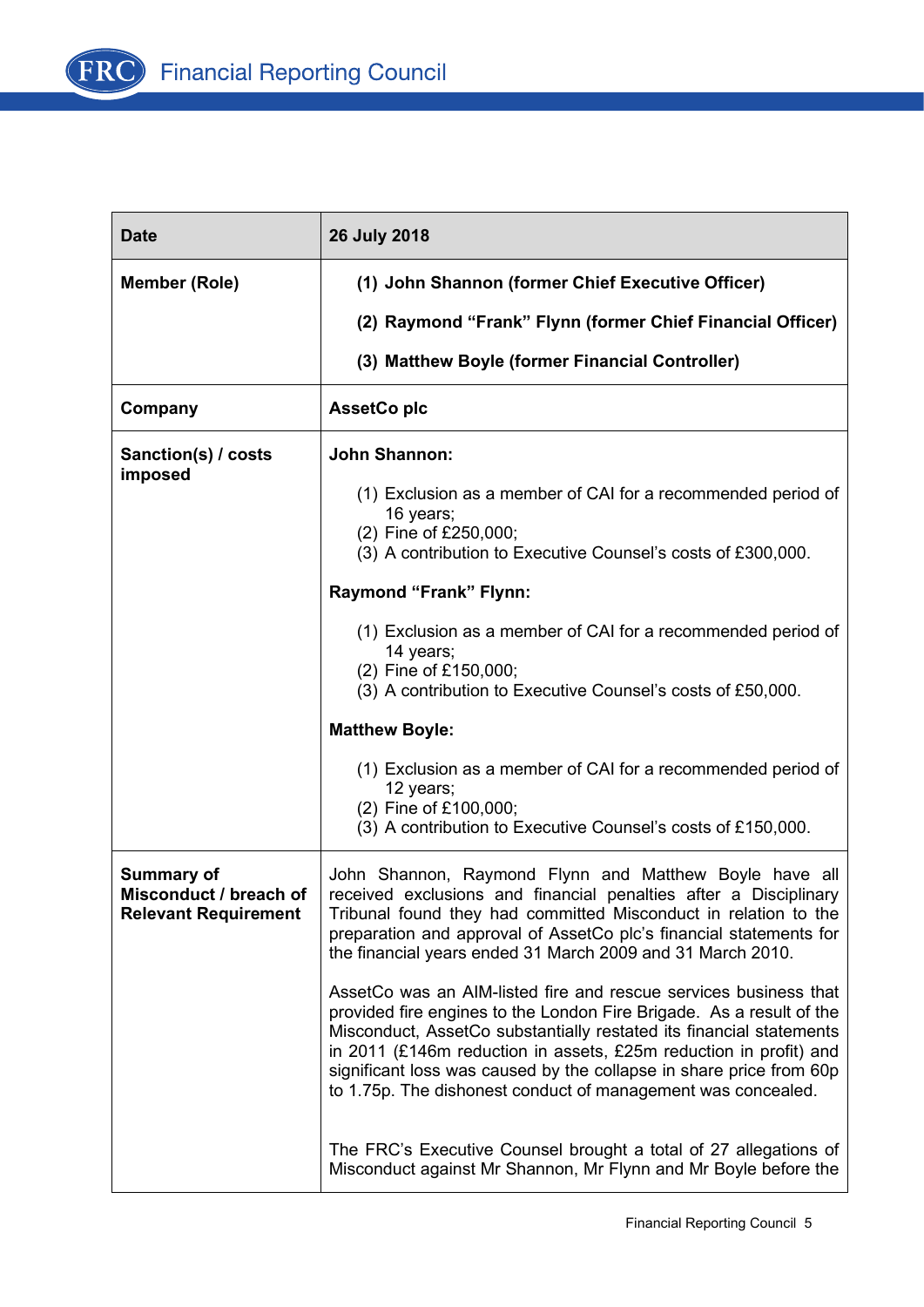

|                | Tribunal. The Tribunal, chaired by Sir Bernard Eder, made findings<br>of misconduct in relation to all of them. These included findings of<br>dishonesty and failing to act in accordance with core standards of<br>integrity, objectivity and competence, which related to dealing with<br>company funds, the preparation of financial statements, and the<br>recognition of fictitious assets and revenue. The Tribunal also found<br>that they had each misled the auditors, Grant Thornton UK LLP. |
|----------------|--------------------------------------------------------------------------------------------------------------------------------------------------------------------------------------------------------------------------------------------------------------------------------------------------------------------------------------------------------------------------------------------------------------------------------------------------------------------------------------------------------|
| Useful link(s) | <b>Press Notice</b>                                                                                                                                                                                                                                                                                                                                                                                                                                                                                    |
|                | <b>Tribunal Report</b>                                                                                                                                                                                                                                                                                                                                                                                                                                                                                 |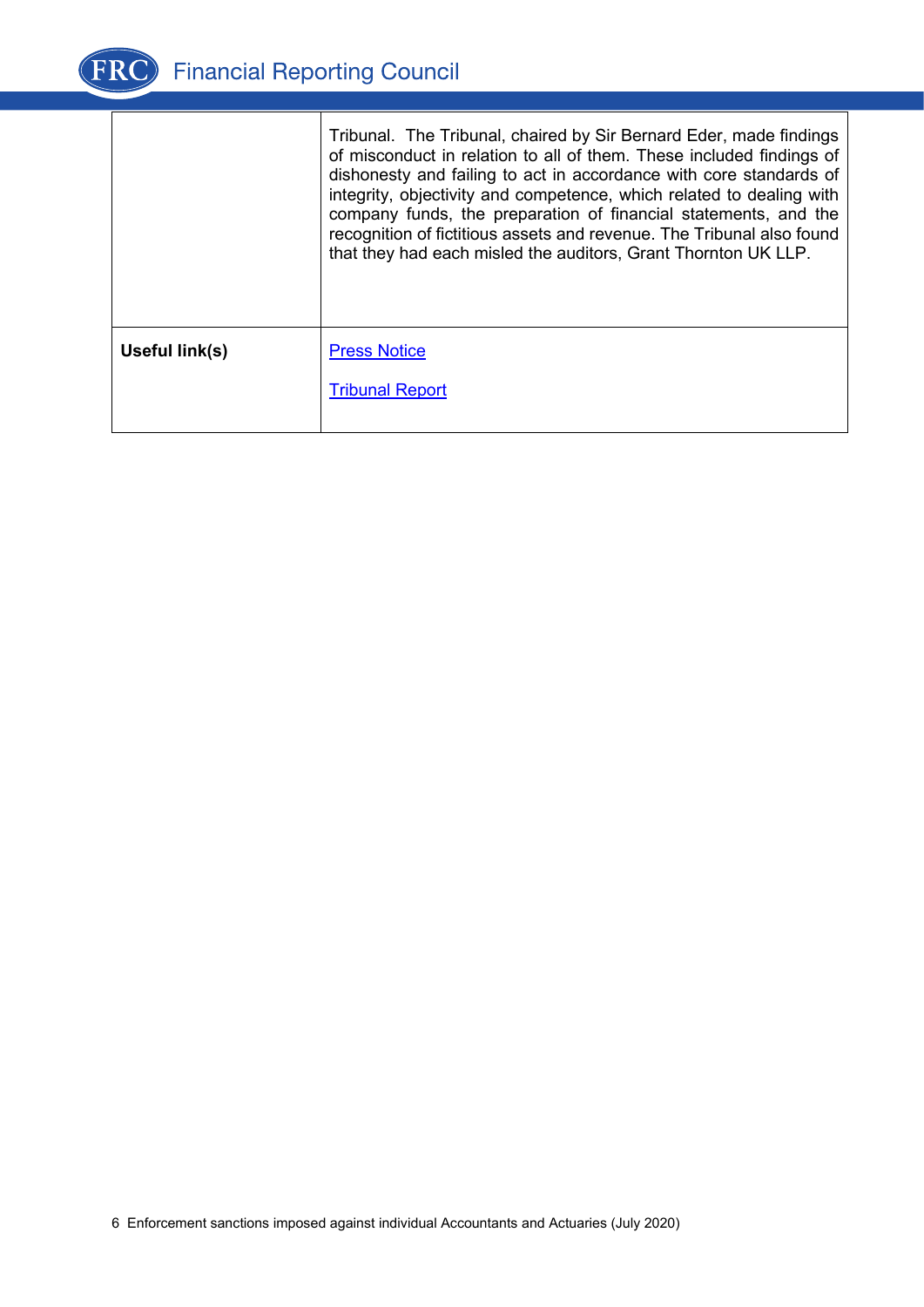

| <b>Date</b>                                                                | 17 May 2018                                                                                                                                                                                                                                                                                                                                                                                                                                                                                                                                                                                                                                                                                                                                                                     |  |  |  |
|----------------------------------------------------------------------------|---------------------------------------------------------------------------------------------------------------------------------------------------------------------------------------------------------------------------------------------------------------------------------------------------------------------------------------------------------------------------------------------------------------------------------------------------------------------------------------------------------------------------------------------------------------------------------------------------------------------------------------------------------------------------------------------------------------------------------------------------------------------------------|--|--|--|
| <b>Member (Role)</b>                                                       | <b>Russell Sinclair McBurnie (Former Finance Director)</b>                                                                                                                                                                                                                                                                                                                                                                                                                                                                                                                                                                                                                                                                                                                      |  |  |  |
| Company                                                                    | <b>RSM Tenon Group plc ("RSM Tenon")</b>                                                                                                                                                                                                                                                                                                                                                                                                                                                                                                                                                                                                                                                                                                                                        |  |  |  |
| Sanction(s) / costs<br>imposed                                             | (3)<br>Exclusion as a member of the ICAEW for a recommended<br>period of 5 years;                                                                                                                                                                                                                                                                                                                                                                                                                                                                                                                                                                                                                                                                                               |  |  |  |
|                                                                            | (4)<br>Fine of £60,000 reduced to £57,000 after taking into account<br>financial resources, adjusted for mitigating factors and<br>discounted for settlement; and                                                                                                                                                                                                                                                                                                                                                                                                                                                                                                                                                                                                               |  |  |  |
|                                                                            | £825,000 to be paid as a contribution to Executive Counsel's<br>(5)<br>costs.                                                                                                                                                                                                                                                                                                                                                                                                                                                                                                                                                                                                                                                                                                   |  |  |  |
| <b>Summary of</b><br>Misconduct / breach of<br><b>Relevant Requirement</b> | Mr McBurnie was the Finance Director and a member of the board<br>of RSM Tenon.                                                                                                                                                                                                                                                                                                                                                                                                                                                                                                                                                                                                                                                                                                 |  |  |  |
|                                                                            | The misconduct, which Mr McBurnie has admitted, relates to his<br>conduct in relation to the preparation and approval of the financial<br>statements of RSM Tenon for the financial year ended 30 June 2011.<br>Mr McBurnie's conduct fell significantly short in the following areas:<br>the accrual of bonus payments; certain aspects in relation to the<br>recognition of Work in Progress and amounts recoverable on<br>contracts; the recognition of prepaid fees for the purpose of obtaining<br>IVA appointments; Economcom leases; the assessment of the<br>impairment of goodwill; and the preparation of the financial<br>statements on a going concern basis. His admitted misconduct<br>involved, inter alia, a failure to act or conduct business with integrity. |  |  |  |
| Useful link(s)                                                             | <b>Press Notice- Settlement</b>                                                                                                                                                                                                                                                                                                                                                                                                                                                                                                                                                                                                                                                                                                                                                 |  |  |  |
|                                                                            | <b>Formal Complaint</b>                                                                                                                                                                                                                                                                                                                                                                                                                                                                                                                                                                                                                                                                                                                                                         |  |  |  |
|                                                                            | <b>Settlement Agreement</b>                                                                                                                                                                                                                                                                                                                                                                                                                                                                                                                                                                                                                                                                                                                                                     |  |  |  |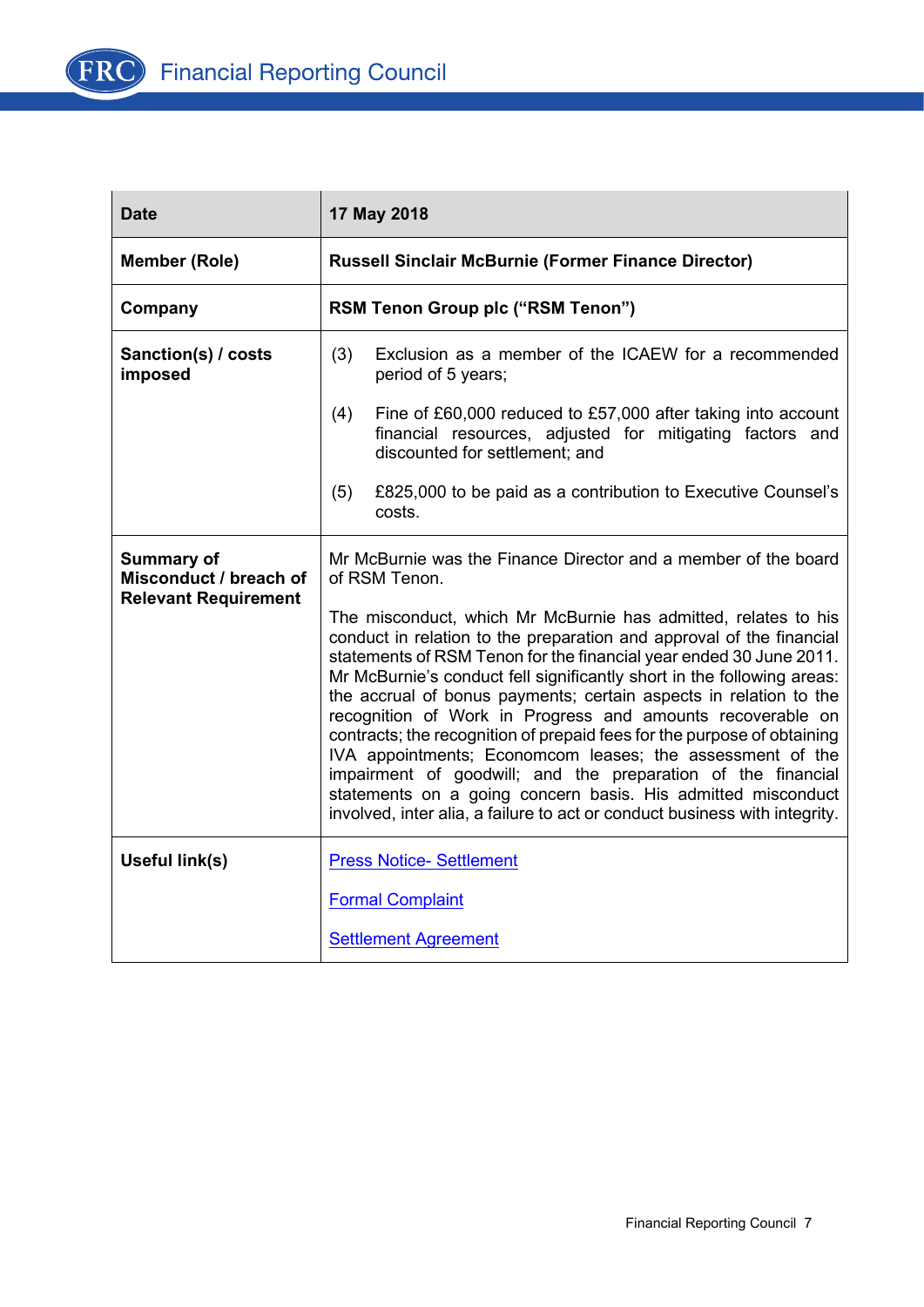

| <b>Date</b>                                                                | 1 December 2017                                                                                                                                                                                                                                                                                                                                                                                                                               |
|----------------------------------------------------------------------------|-----------------------------------------------------------------------------------------------------------------------------------------------------------------------------------------------------------------------------------------------------------------------------------------------------------------------------------------------------------------------------------------------------------------------------------------------|
| <b>Member (Role)</b>                                                       | <b>Kevin Silverwood (Financial Management Controller)</b>                                                                                                                                                                                                                                                                                                                                                                                     |
| Company                                                                    | Tech Data Limited ("Tech Data")                                                                                                                                                                                                                                                                                                                                                                                                               |
| Sanction(s) / costs<br>imposed                                             | (1)<br>Exclusion as a member of ICAEW for a recommended period<br>of 5 years, reduced to 4 years for mitigating factors;                                                                                                                                                                                                                                                                                                                      |
|                                                                            | (2)<br>Fine of £50,000 reduced to £11,250 after taking into account<br>financial resources, adjusted for mitigating factors and<br>discounted for settlement.                                                                                                                                                                                                                                                                                 |
| <b>Summary of</b><br>Misconduct / breach of<br><b>Relevant Requirement</b> | Kevin Silverwood held the position of Financial Management<br>Controller of Tech Data for 18 months between August 2011 and<br>February 2013, for the financial years ended 31 January 2012 and<br>31 January 2013.                                                                                                                                                                                                                           |
|                                                                            | Mr Silverwood admitted six allegations that his conduct fell<br>significantly short of the standards reasonably to be expected of a<br>member of the ICAEW. Mr Silverwood breached the ICAEW's<br>Fundamental Principle of Integrity, which required him to be<br>straightforward and honest in all professional and business<br>relationships and not to be knowingly associated with information<br>that he knew to be false or misleading. |
| Useful link(s)                                                             | <b>Press Notice- Settlement</b>                                                                                                                                                                                                                                                                                                                                                                                                               |
|                                                                            | <b>Particulars of Fact and Acts of Misconduct</b>                                                                                                                                                                                                                                                                                                                                                                                             |
|                                                                            | <b>Settlement Agreement</b>                                                                                                                                                                                                                                                                                                                                                                                                                   |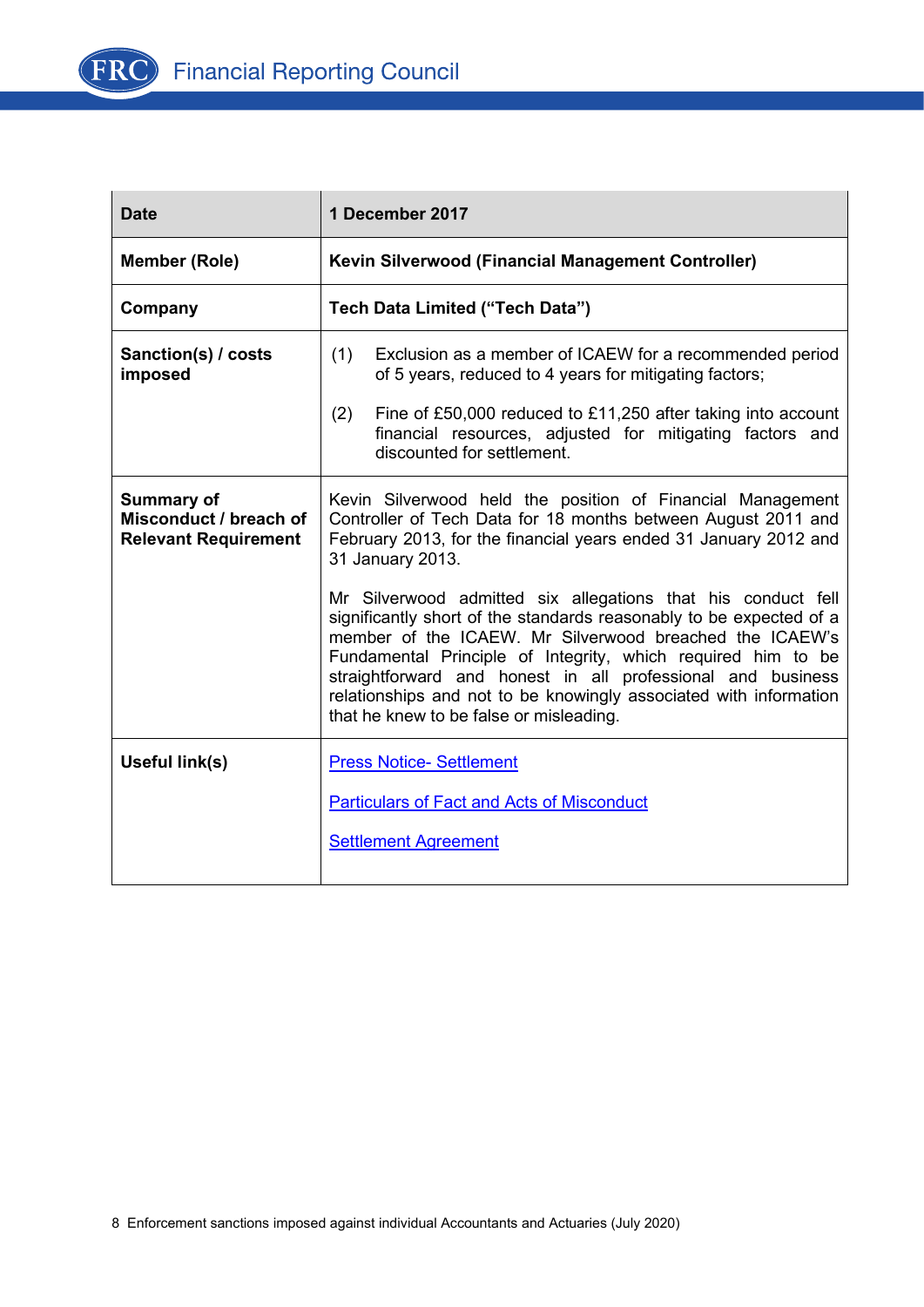

| <b>Date</b>                                                                | 27 June 2017                                                                                                                                                                                                                                                                                                                                                                                                              |  |  |  |
|----------------------------------------------------------------------------|---------------------------------------------------------------------------------------------------------------------------------------------------------------------------------------------------------------------------------------------------------------------------------------------------------------------------------------------------------------------------------------------------------------------------|--|--|--|
| <b>Member (Role)</b>                                                       | <b>Philip John James (Finance Director)</b>                                                                                                                                                                                                                                                                                                                                                                               |  |  |  |
| Company                                                                    | Tech Data Limited ("Tech Data")                                                                                                                                                                                                                                                                                                                                                                                           |  |  |  |
| Sanction(s) / costs<br>imposed                                             | (1)<br>Exclusion as a member of ACCA for a recommended period<br>of 10 years;                                                                                                                                                                                                                                                                                                                                             |  |  |  |
|                                                                            | (2)<br>Fine of £100,000 reduced to £35,625 after taking into account<br>financial resources, adjusted for mitigating factors and<br>discounted for settlement.                                                                                                                                                                                                                                                            |  |  |  |
| <b>Summary of</b><br>Misconduct / breach of<br><b>Relevant Requirement</b> | Mr James was the Finance Director of Tech Data from 19 January<br>2007 to 20 March 2013.                                                                                                                                                                                                                                                                                                                                  |  |  |  |
|                                                                            | Mr James admitted 12 allegations that his conduct fell significantly<br>short of the standards reasonably to be expected of a member of<br>ACCA. Mr James breached the ACCA's Fundamental Principle of<br>Integrity, which required him to be straightforward and honest in all<br>professional and business relationships and not to be knowingly<br>associated with information that he knew to be false or misleading. |  |  |  |
| Useful link(s)                                                             | <b>Press Notice- Settlement</b>                                                                                                                                                                                                                                                                                                                                                                                           |  |  |  |
|                                                                            | <b>Particulars of Fact and Acts of Misconduct</b>                                                                                                                                                                                                                                                                                                                                                                         |  |  |  |
|                                                                            | <b>Settlement Agreement</b>                                                                                                                                                                                                                                                                                                                                                                                               |  |  |  |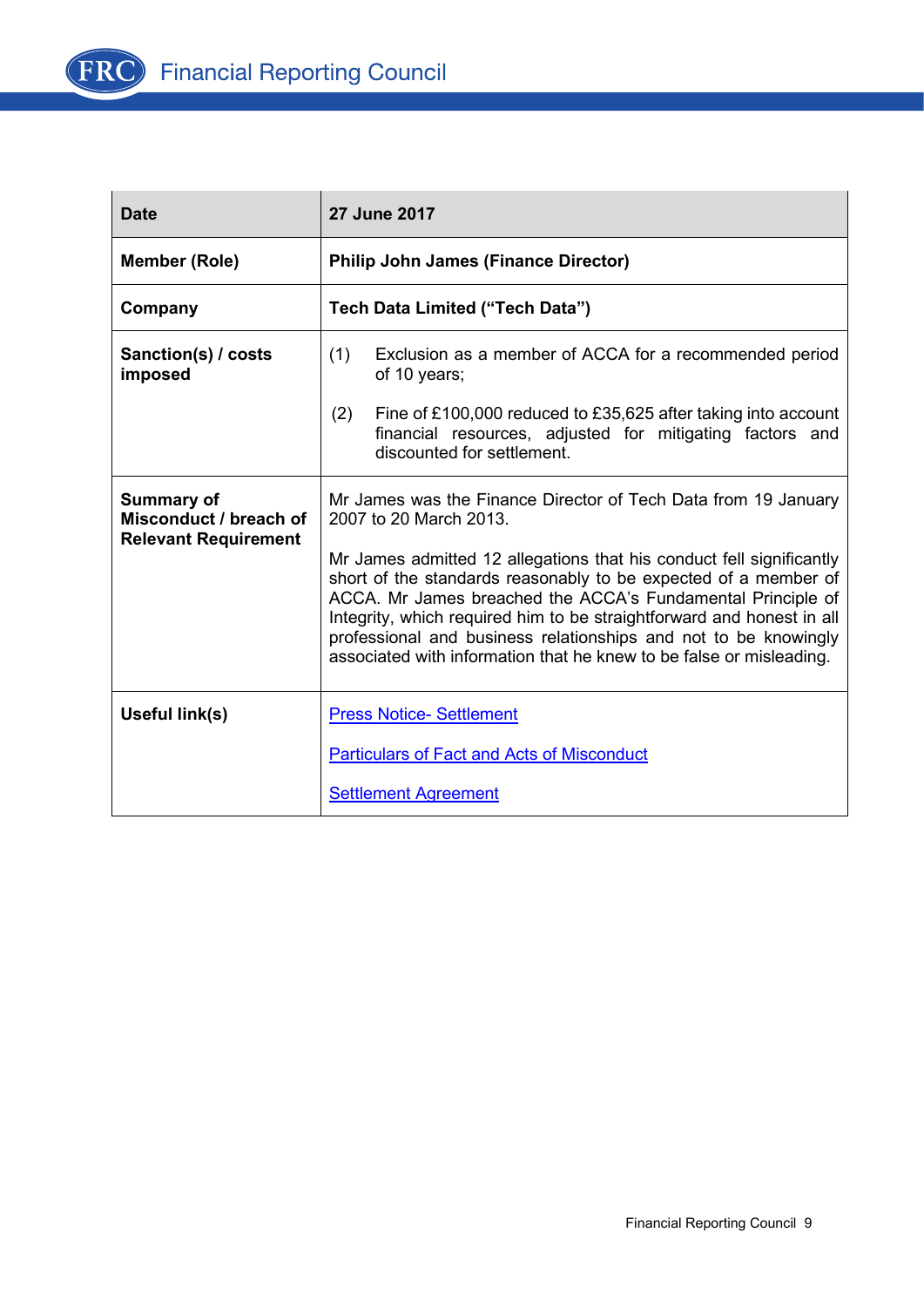

| <b>Date</b>                                                                | 18 May 2017                                                                                                                                                                                                                                                                                                                                                                                                                                                                                                                                |  |  |  |
|----------------------------------------------------------------------------|--------------------------------------------------------------------------------------------------------------------------------------------------------------------------------------------------------------------------------------------------------------------------------------------------------------------------------------------------------------------------------------------------------------------------------------------------------------------------------------------------------------------------------------------|--|--|--|
| <b>Member (Role)</b>                                                       | James Rakow (Actuary - Associate Partner; Deloitte)                                                                                                                                                                                                                                                                                                                                                                                                                                                                                        |  |  |  |
| Company                                                                    | <b>Equity Syndicate Management Limited ("ESML")</b>                                                                                                                                                                                                                                                                                                                                                                                                                                                                                        |  |  |  |
| Sanction(s) / costs<br>imposed                                             | (1)<br>A Severe Reprimand;<br>(2)<br>Fine of £100,000 reduced to £75,200 adjusted for mitigating                                                                                                                                                                                                                                                                                                                                                                                                                                           |  |  |  |
|                                                                            | factors and discounted for settlement.                                                                                                                                                                                                                                                                                                                                                                                                                                                                                                     |  |  |  |
|                                                                            | (3)<br>£400,000 to be paid as a contribution to Executive Counsel's<br>costs                                                                                                                                                                                                                                                                                                                                                                                                                                                               |  |  |  |
| <b>Summary of</b><br>Misconduct / breach of<br><b>Relevant Requirement</b> | Mr James Rakow, an associate partner with Deloitte LLP, provided<br>actuarial services to ESML and Syndicate 218 in respect of the<br>financial years ending 31 December 2007, 2008, and 2009.                                                                                                                                                                                                                                                                                                                                             |  |  |  |
|                                                                            | Mr Rakow, who is a member of the Institute and Faculty of Actuaries<br>(IFoA), admitted misconduct in relation to the 2008 and 2009 years.<br>His conduct fell significantly short of the standards reasonably to be<br>expected of a member of the IFoA. As a result of his admitted<br>failings, he was not in a position to sign, and therefore ought not to<br>have signed, the 2008 and 2009 Statements of Actuarial Opinion in<br>relation to Syndicate 218. There was no finding of any misconduct in<br>relation to the 2007 year. |  |  |  |
| Useful link(s)                                                             | <b>Press Notice - Settlement</b>                                                                                                                                                                                                                                                                                                                                                                                                                                                                                                           |  |  |  |
|                                                                            | <b>Settlement Agreement</b>                                                                                                                                                                                                                                                                                                                                                                                                                                                                                                                |  |  |  |
|                                                                            | <b>Formal Complaint</b>                                                                                                                                                                                                                                                                                                                                                                                                                                                                                                                    |  |  |  |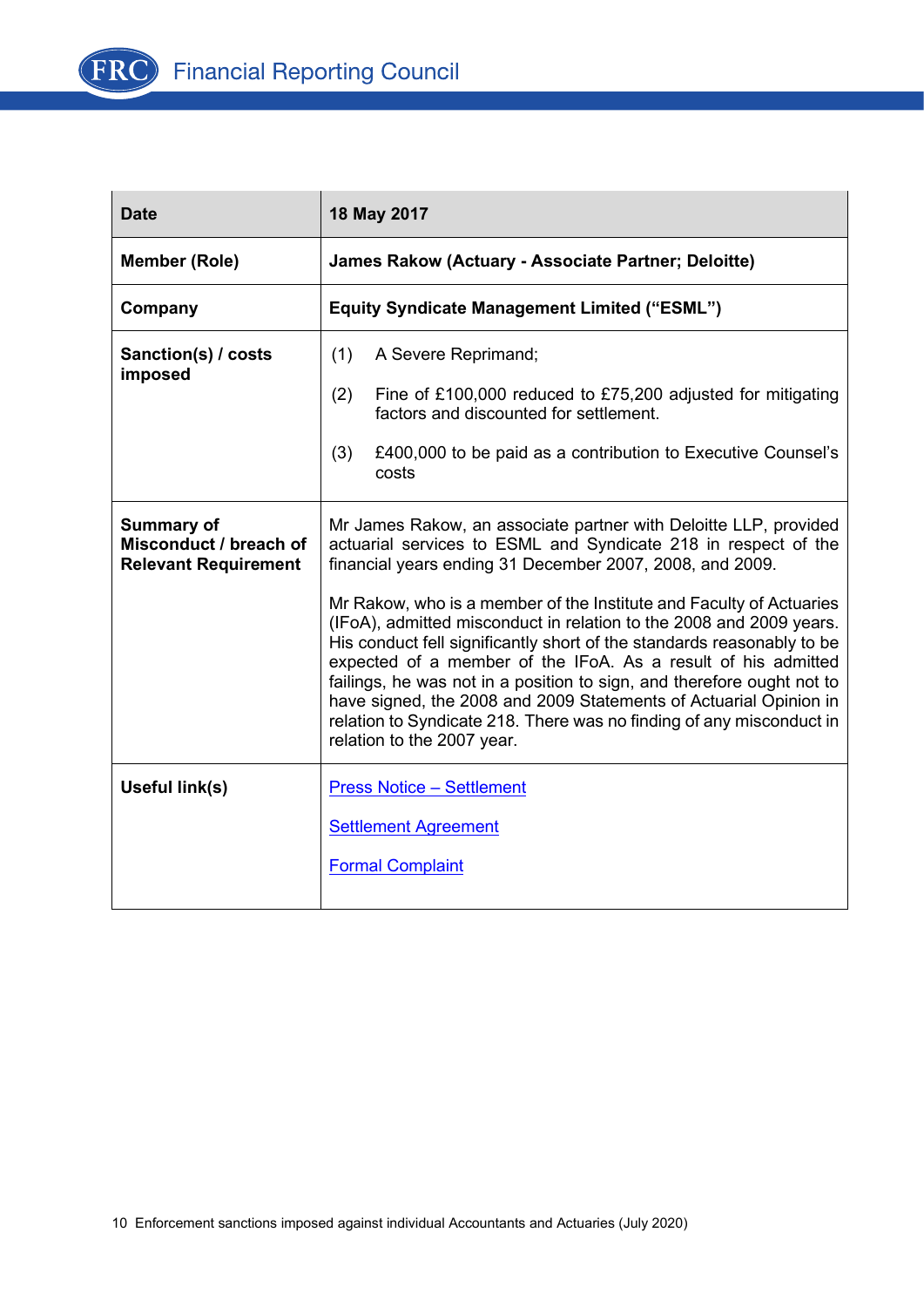

| <b>Date</b>                                                                | <b>15 January 2017</b>                                                                                                                                                                                                                                                                                                                                                                     |  |  |  |
|----------------------------------------------------------------------------|--------------------------------------------------------------------------------------------------------------------------------------------------------------------------------------------------------------------------------------------------------------------------------------------------------------------------------------------------------------------------------------------|--|--|--|
| <b>Member (Role)</b>                                                       | Rory O'Connor (Chief Financial Officer)                                                                                                                                                                                                                                                                                                                                                    |  |  |  |
| Company                                                                    | RSA Insurance Ireland Limited ("RSAII")                                                                                                                                                                                                                                                                                                                                                    |  |  |  |
| Sanction(s) / costs<br>imposed                                             | (1)<br>Exclusion as a member of CIMA for a recommended period of<br>3 years;                                                                                                                                                                                                                                                                                                               |  |  |  |
|                                                                            | (2)<br>Fine of £50,000 reduced to £35,000 after taking into account<br>mitigating factors and discounted for settlement;                                                                                                                                                                                                                                                                   |  |  |  |
|                                                                            | £18,000 to be paid as a contribution to Executive Counsel's<br>(3)<br>costs.                                                                                                                                                                                                                                                                                                               |  |  |  |
| <b>Summary of</b><br>Misconduct / breach of<br><b>Relevant Requirement</b> | Mr O'Connor was the Chief Financial Officer of RSAII between<br>November 2010 and December 2013.                                                                                                                                                                                                                                                                                           |  |  |  |
|                                                                            | Mr O'Connor admitted that his conduct fell significantly short of the<br>standards reasonably to be expected of a Member of CIMA, by<br>among other things breaching the Fundamental Principles of<br>Integrity and Objectivity when he approved materially inaccurate<br>financial statements of RSAII for the financial years ended 31<br>December 2010 to 31 December 2012 (inclusive). |  |  |  |
| Useful link(s)                                                             | <b>Press Notice - Settlement</b>                                                                                                                                                                                                                                                                                                                                                           |  |  |  |
|                                                                            | <b>Particulars of Fact and Acts of Misconduct</b>                                                                                                                                                                                                                                                                                                                                          |  |  |  |
|                                                                            | <b>Settlement Agreement</b>                                                                                                                                                                                                                                                                                                                                                                |  |  |  |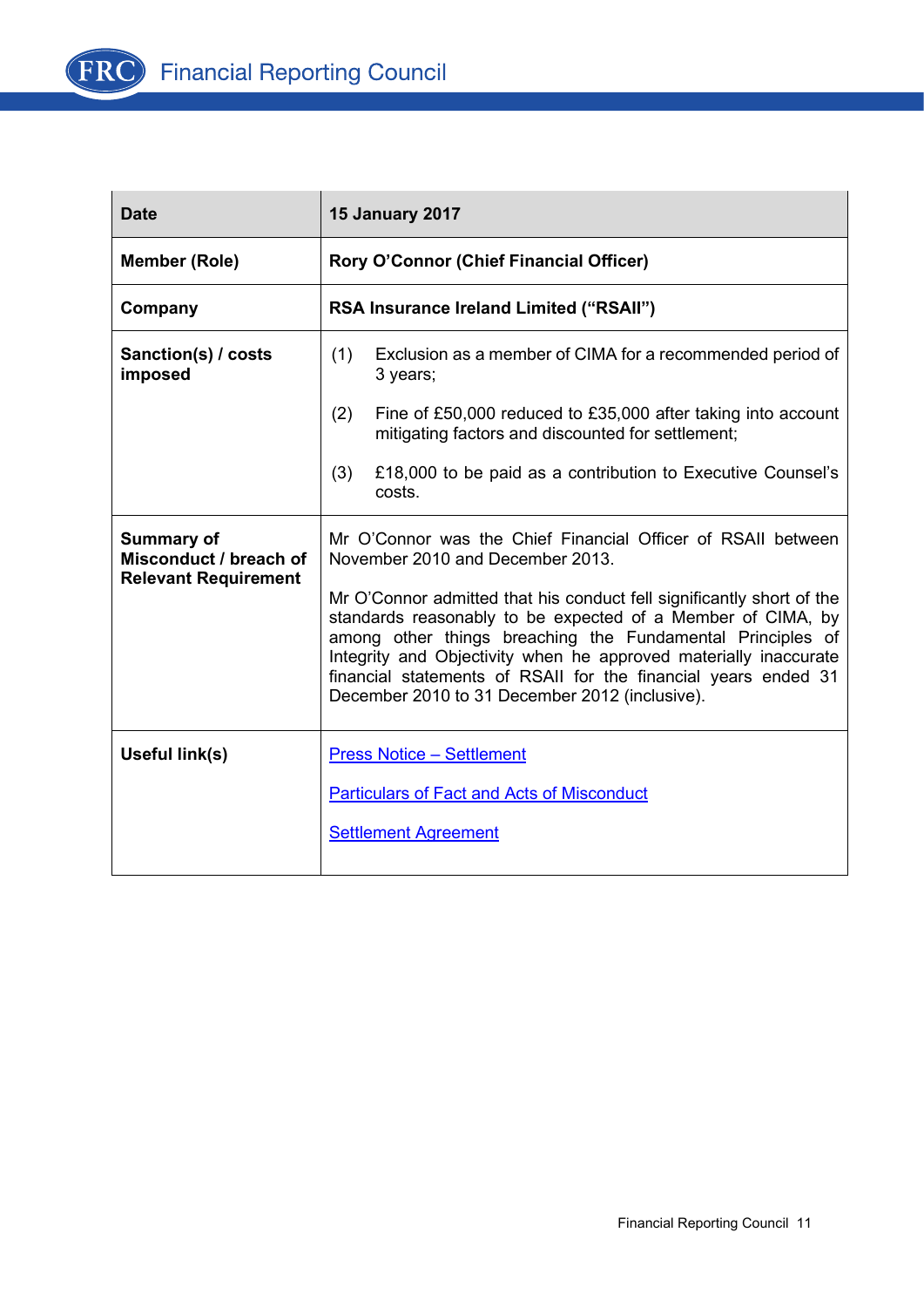

| <b>Date</b>                                                                | <b>13 January 2017</b>                                                                                                                                                                                                                                                                                                                                                                                                                                                                     |  |  |  |
|----------------------------------------------------------------------------|--------------------------------------------------------------------------------------------------------------------------------------------------------------------------------------------------------------------------------------------------------------------------------------------------------------------------------------------------------------------------------------------------------------------------------------------------------------------------------------------|--|--|--|
| <b>Member (Role)</b>                                                       | <b>Martin Ryan (Chief Actuary)</b>                                                                                                                                                                                                                                                                                                                                                                                                                                                         |  |  |  |
| Company                                                                    | RSA Insurance Ireland Limited ("RSAII")                                                                                                                                                                                                                                                                                                                                                                                                                                                    |  |  |  |
| Sanction(s) / costs<br>imposed                                             | (1)<br>An Order that Mr Ryan be ineligible for 3 years for an IFoA<br>practising certificate;                                                                                                                                                                                                                                                                                                                                                                                              |  |  |  |
|                                                                            | (2)<br>A condition that for 3 years Mr Ryan shall not act as a Signing<br>Actuary or undertake certain roles in The Republic of Ireland<br>(including Pre-Approval Controlled Functions and certain<br>Controlled Functions);                                                                                                                                                                                                                                                              |  |  |  |
|                                                                            | (3)<br>Fine of £145,000 reduced to £101,500 after taking into<br>account mitigating factors and discounted for settlement; and                                                                                                                                                                                                                                                                                                                                                             |  |  |  |
|                                                                            | £11,000 to be paid as a contribution to Executive Counsel's<br>(4)<br>costs.                                                                                                                                                                                                                                                                                                                                                                                                               |  |  |  |
| <b>Summary of</b><br>Misconduct / breach of<br><b>Relevant Requirement</b> | Mr Ryan was RSAII's Chief Actuary from September 2011. Mr Ryan<br>was RSAII's Signing Actuary for the Statement of Actuarial Opinion<br>for the years ended 31 December 2009 to 31 December 2012<br>(inclusive).                                                                                                                                                                                                                                                                           |  |  |  |
|                                                                            | Mr Ryan admitted that his conduct fell significantly short of the<br>standards reasonably to be expected of a Member of the IFoA, by<br>among other things during the financial years ended 31 December<br>2009 to 31 December 2012 (inclusive) breaching the core principles<br>of Competence and Care, and Compliance when he signed<br>inaccurate Statements of Actuarial Opinion and submitted them to<br>the Central Bank of Ireland (or Financial Services Regulatory<br>Authority). |  |  |  |
| Useful link(s)                                                             | <b>Press Notice - Settlement</b>                                                                                                                                                                                                                                                                                                                                                                                                                                                           |  |  |  |
|                                                                            | <b>Particulars of Fact and Acts of Misconduct</b>                                                                                                                                                                                                                                                                                                                                                                                                                                          |  |  |  |
|                                                                            | <b>Settlement Agreement</b>                                                                                                                                                                                                                                                                                                                                                                                                                                                                |  |  |  |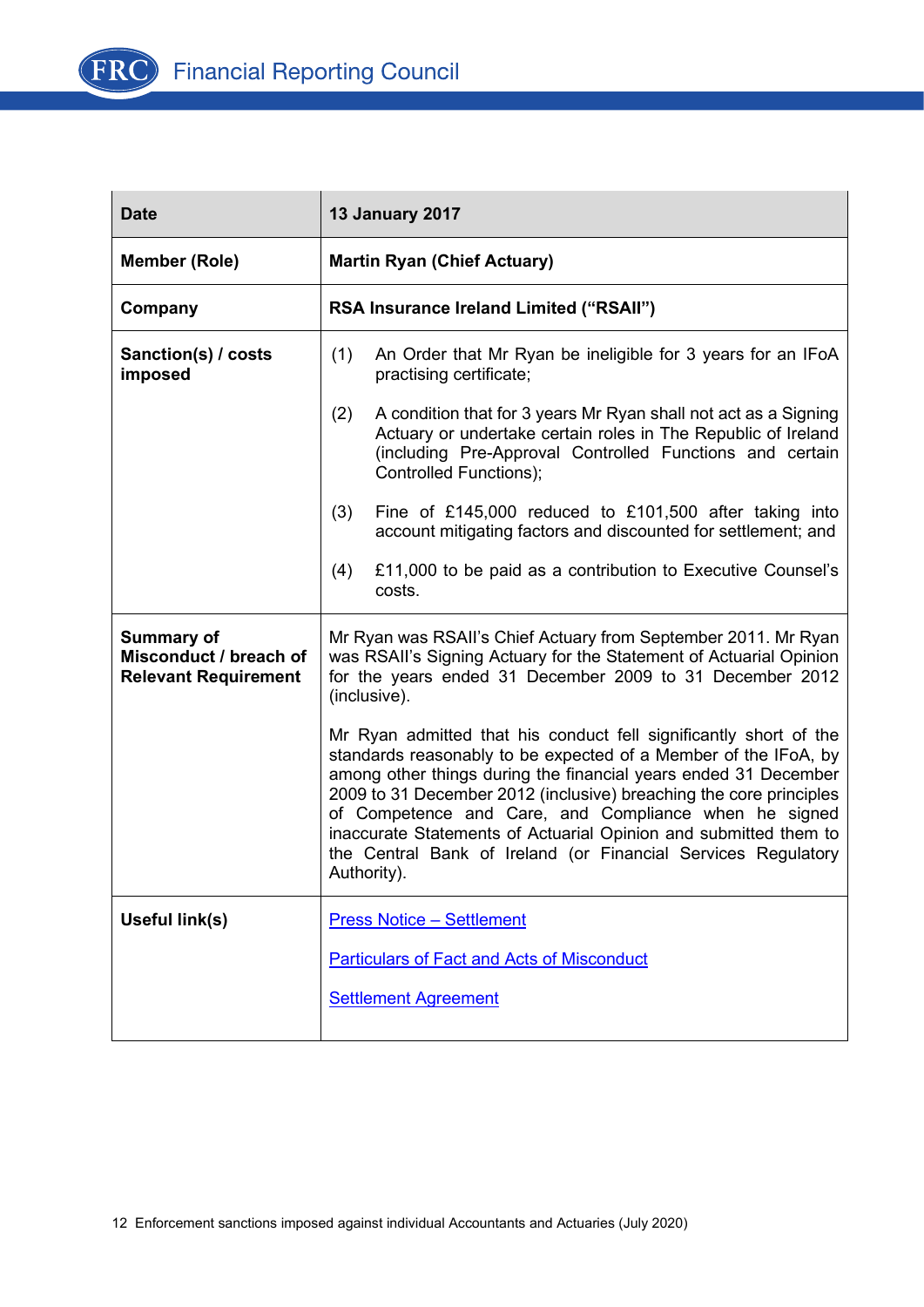

| <b>Date</b>                                                         | <b>11 January 2017</b>                                                                                                                                                                                                                                                                                                                                                                                                                          |
|---------------------------------------------------------------------|-------------------------------------------------------------------------------------------------------------------------------------------------------------------------------------------------------------------------------------------------------------------------------------------------------------------------------------------------------------------------------------------------------------------------------------------------|
| <b>Member (Role)</b>                                                | <b>Gerard Bradley (Actuary)</b>                                                                                                                                                                                                                                                                                                                                                                                                                 |
| Company                                                             | RSA Insurance Ireland Limited ("RSAII")                                                                                                                                                                                                                                                                                                                                                                                                         |
| Sanction(s) / costs<br>imposed                                      | (1)<br>A Reprimand;<br>(2)<br>Fine of £70,000 reduced to £45,500 after taking into account<br>mitigating factors and discounted for settlement;<br>(3)<br>£3,500 to be paid as a contribution to Executive Counsel's<br>costs.                                                                                                                                                                                                                  |
| Summary of<br>Misconduct / breach of<br><b>Relevant Requirement</b> | Mr Bradley was Director of Actuarial and Pricing at RSAII.<br>Mr Bradley admitted that his conduct fell significantly short of the<br>standards reasonably to be expected of a Member of the IFoA, in<br>that during 2009 and 2010 he breached the Core Principle of<br>Compliance by his failure to whistle-blow and/or provide sufficient<br>challenge regarding the operation of an inappropriate claims<br>reserving practice within RSAII. |
| Useful link(s)                                                      | <b>Press Notice - Settlement</b><br><b>Particulars of Fact and Acts of Misconduct</b><br><b>Settlement Agreement</b>                                                                                                                                                                                                                                                                                                                            |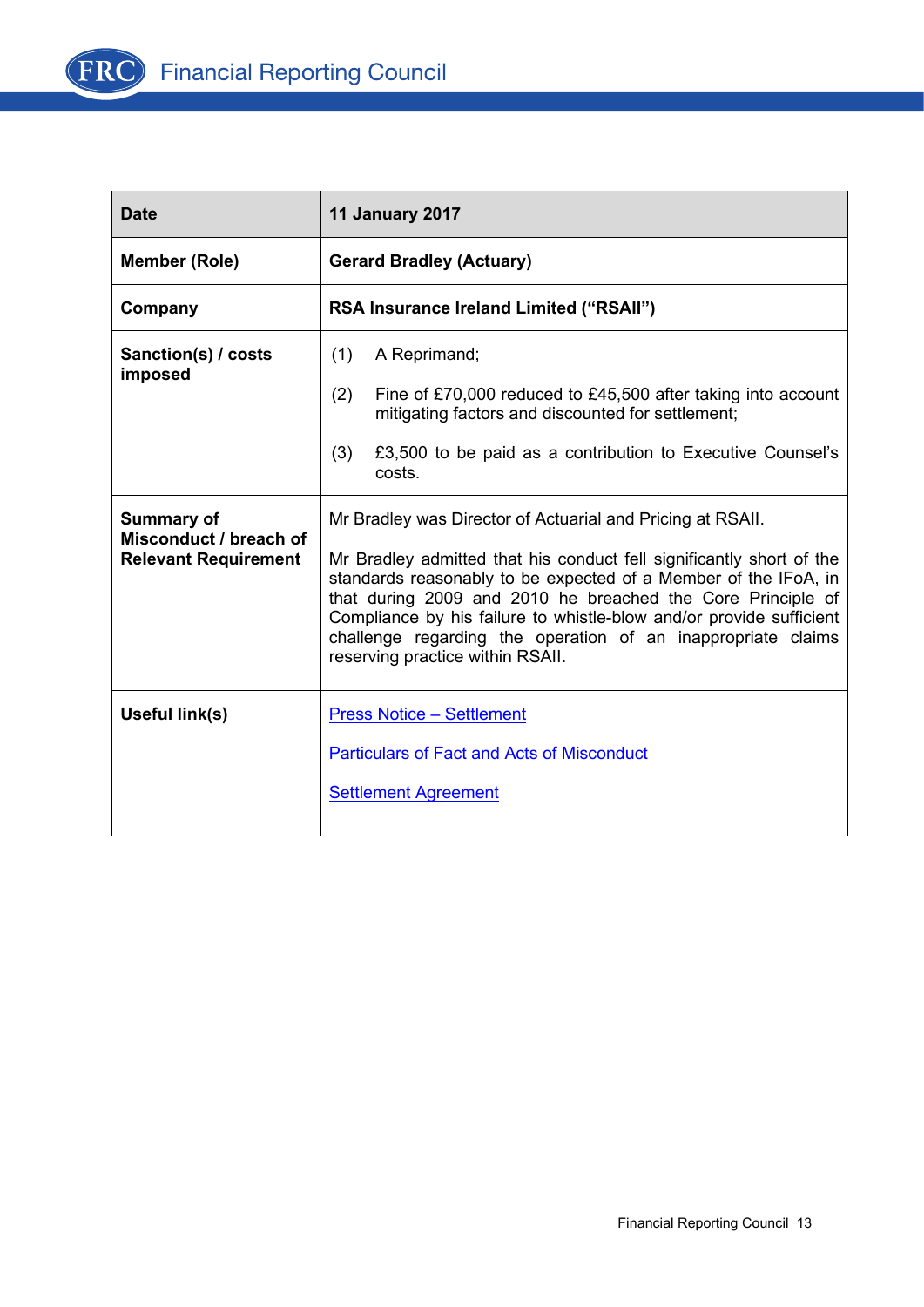

| <b>Date</b>                                                                | <b>28 October 2016</b>                                                                                                                                                                                                                                                                                                                                                                                                                                                                                                                                                                                                                                                                                                                                                                                                      |
|----------------------------------------------------------------------------|-----------------------------------------------------------------------------------------------------------------------------------------------------------------------------------------------------------------------------------------------------------------------------------------------------------------------------------------------------------------------------------------------------------------------------------------------------------------------------------------------------------------------------------------------------------------------------------------------------------------------------------------------------------------------------------------------------------------------------------------------------------------------------------------------------------------------------|
| <b>Member (Role)</b>                                                       | <b>Andrew Raynor (Chief Executive Officer)</b>                                                                                                                                                                                                                                                                                                                                                                                                                                                                                                                                                                                                                                                                                                                                                                              |
| Company                                                                    | <b>RSM Tenon Group plc ("RSM Tenon")</b>                                                                                                                                                                                                                                                                                                                                                                                                                                                                                                                                                                                                                                                                                                                                                                                    |
| Sanction(s) / costs<br>imposed                                             | (1)<br>A Reprimand;<br>(2)<br>Fine of £40,000 reduced to £26,500 after taking into account<br>mitigating factors and discounted for settlement; and<br>(3)<br>£50,000 to be paid as a contribution to Executive Counsel's<br>costs.                                                                                                                                                                                                                                                                                                                                                                                                                                                                                                                                                                                         |
| <b>Summary of</b><br>Misconduct / breach of<br><b>Relevant Requirement</b> | Mr Raynor was Chief Executive Officer of RSM Tenon.<br>Mr Raynor admitted that his conduct fell significantly short of the<br>standards reasonably to be expected of a member of the ICAEW in<br>relation to the approval of the financial statements of RSM Tenon<br>and that he failed to act in accordance with the fundamental principle<br>of professional competence and due care contained in the Code. Mr<br>Raynor admitted that he failed to obtain the necessary level of<br>assurance required of a Member, in relation to the accounting<br>treatment of bonus accruals and a lease, to sign off on the financial<br>statements of RSM Tenon on the basis that they were in accordance<br>with applicable accounting standards and represented a true and fair<br>view of the state of affairs of the company. |
| Useful link(s)                                                             | <b>Press Notice - Settlement</b><br><b>Particulars of Fact and Acts of Misconduct</b><br><b>Settlement Agreement</b>                                                                                                                                                                                                                                                                                                                                                                                                                                                                                                                                                                                                                                                                                                        |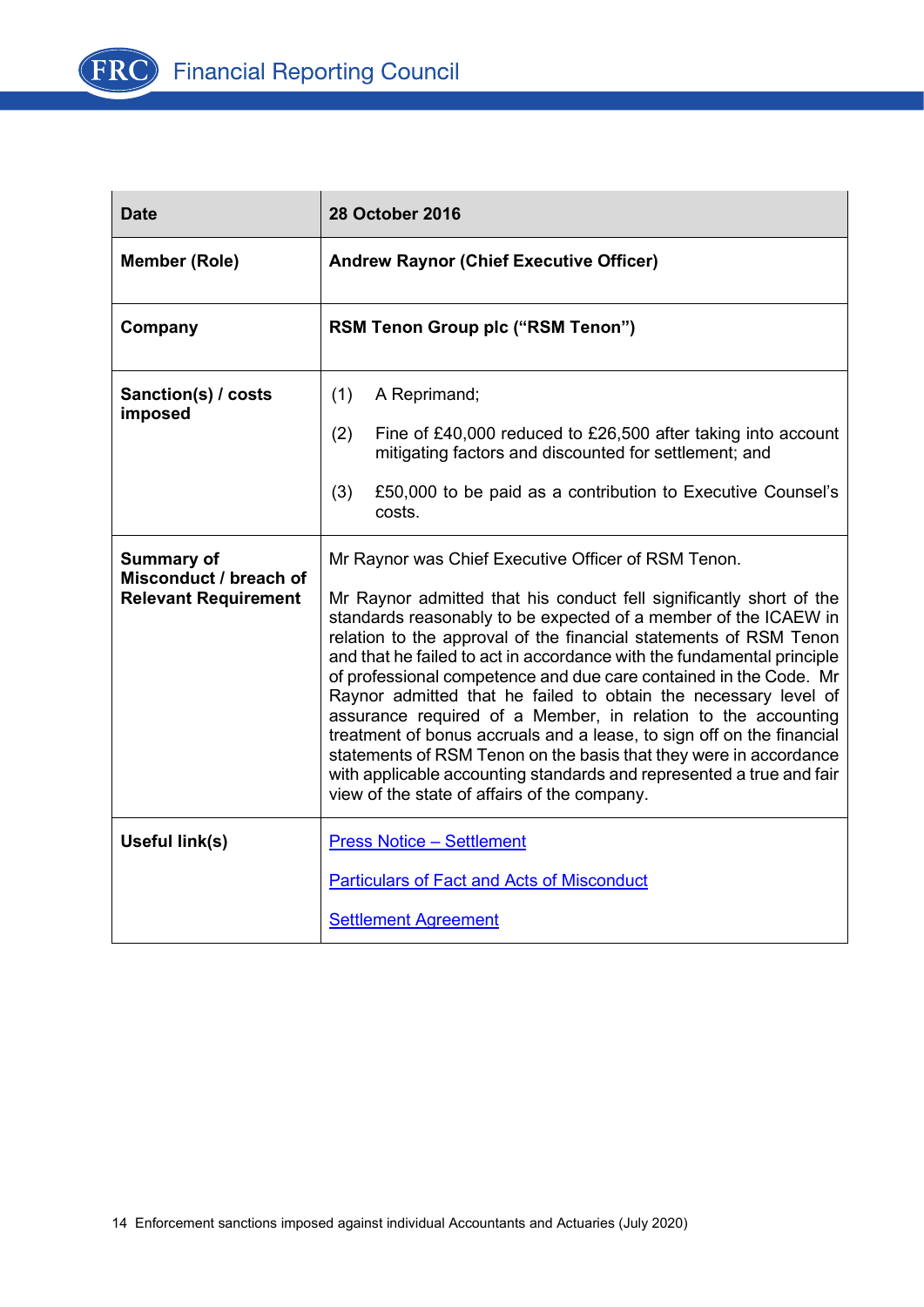

| <b>Date</b>                                                                | <b>17 October 2016</b>                                                                                                                                                                                                                                                                                                                                                                                                                                                                                                                                                                                                                                                                                               |
|----------------------------------------------------------------------------|----------------------------------------------------------------------------------------------------------------------------------------------------------------------------------------------------------------------------------------------------------------------------------------------------------------------------------------------------------------------------------------------------------------------------------------------------------------------------------------------------------------------------------------------------------------------------------------------------------------------------------------------------------------------------------------------------------------------|
| <b>Member (Role)</b>                                                       | John Anthony Mehigan (Trustee Director)                                                                                                                                                                                                                                                                                                                                                                                                                                                                                                                                                                                                                                                                              |
| Company                                                                    | <b>The Cup Trust</b>                                                                                                                                                                                                                                                                                                                                                                                                                                                                                                                                                                                                                                                                                                 |
| Sanction(s) / costs<br>imposed                                             | Exclusion as a member of the ICAEW for a recommended<br>(1)<br>period of 10 years;<br>(2)<br>A fine of £70,000;<br>(3)<br>£80,000 to be paid as a contribution to Executive Counsel's<br>costs.                                                                                                                                                                                                                                                                                                                                                                                                                                                                                                                      |
| <b>Summary of</b><br>Misconduct / breach of<br><b>Relevant Requirement</b> | Mr Mehigan was a director of Mountstar (PTC) Ltd, the corporate<br>trustee of the Cup Trust (a UK registered charity).<br>The misconduct relates to:<br>(1) The operation of a UK registered charity. Between January<br>and November 2010 the Cup Trust participated in a tax<br>avoidance scheme utilising Gift Aid relief; and<br>(2) The approval of the financial statements of the Cup Trust for<br>the years ended 31 March 2010 and 31 March 2011.<br>Mr Mehigan admitted that his conduct fell significantly short of the<br>standards to be expected of members of the ICAEW and amounted<br>to breaches of the ICAEW's Fundamental Principles of Objectivity<br>and Professional Competence and Due Care. |
| <b>Useful link(s)</b>                                                      | <b>Press Notice - Settlement</b><br><b>Settlement Agreement</b><br><b>Particulars of Fact and Acts of Misconduct</b>                                                                                                                                                                                                                                                                                                                                                                                                                                                                                                                                                                                                 |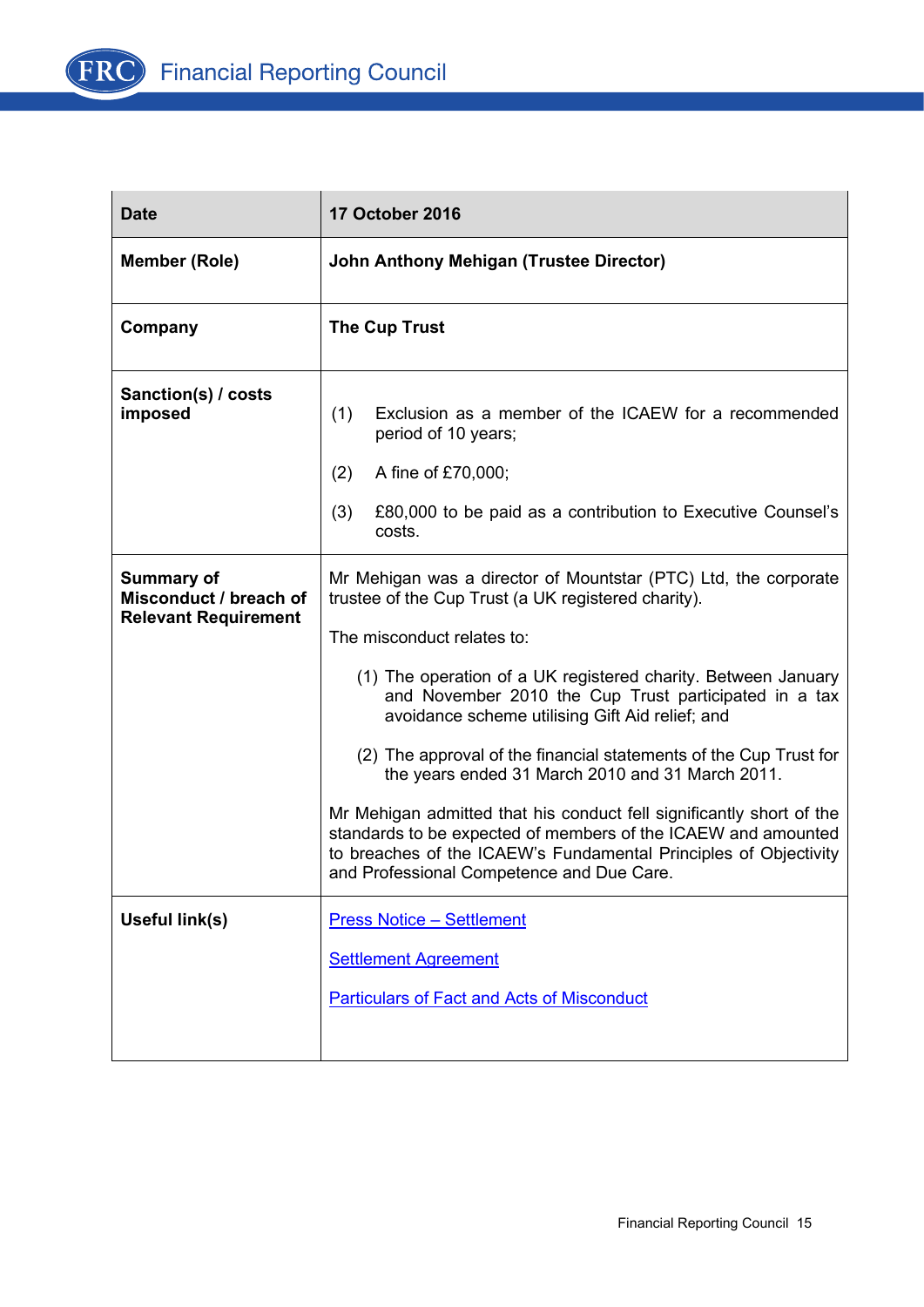

| <b>Date</b>                                 | <b>15 July 2016</b>                                                                                                                                                                                                                                                                                                                                                                                                                                                                                                                                                                                                                                                                                                                 |
|---------------------------------------------|-------------------------------------------------------------------------------------------------------------------------------------------------------------------------------------------------------------------------------------------------------------------------------------------------------------------------------------------------------------------------------------------------------------------------------------------------------------------------------------------------------------------------------------------------------------------------------------------------------------------------------------------------------------------------------------------------------------------------------------|
| <b>Member (Role)</b>                        | <b>Barry Tootell (Chief Executive Officer)</b>                                                                                                                                                                                                                                                                                                                                                                                                                                                                                                                                                                                                                                                                                      |
| Company                                     | <b>Co-operative Bank plc</b>                                                                                                                                                                                                                                                                                                                                                                                                                                                                                                                                                                                                                                                                                                        |
| Sanction(s) / costs<br>imposed              | Exclusion as a member of the ICAEW for a recommended<br>(4)<br>period of 6 years;                                                                                                                                                                                                                                                                                                                                                                                                                                                                                                                                                                                                                                                   |
|                                             | (5)<br>£20,000 to be paid as a contribution to Executive Counsel's<br>costs.                                                                                                                                                                                                                                                                                                                                                                                                                                                                                                                                                                                                                                                        |
| <b>Summary of</b><br>Misconduct / breach of | Mr Tootell was the Chief Financial Officer and Chief Executive<br>Officer at Co-op Bank.                                                                                                                                                                                                                                                                                                                                                                                                                                                                                                                                                                                                                                            |
| <b>Relevant Requirement</b>                 | The Misconduct admitted arises out of Adverse Findings made by<br>the Prudential Regulation Authority (PRA) in respect of Mr Tootell's<br>responsibilities as an approved person, the details of which are set<br>out in the PRA's Final Notice of 14 January 2016. These findings<br>are conclusive evidence of Misconduct under the FRC's<br>independent Accountancy Scheme.                                                                                                                                                                                                                                                                                                                                                      |
|                                             | During the period between 1 January 2009 and 10 May 2013, Mr<br>Tootell breached Statement of Principle 6 of the Statements of<br>Principle and Code of Practice for Approved Persons, which<br>provides that an approved person performing an accountable<br>function must exercise due skill, care and diligence in managing<br>the firm for which he is responsible in his accountable function.<br>Also between 22 July 2009 and 10 May 2013, Mr Tootell was<br>knowingly concerned in the contravention by Co-op Bank of<br>Principle 3 of the Principles of Business, in that it failed to take<br>reasonable care to organise and control its affairs responsibly and<br>effectively, with adequate risk management systems. |
| Useful link(s)                              | <b>Press Notice - Settlement</b><br><b>Settlement Agreement</b>                                                                                                                                                                                                                                                                                                                                                                                                                                                                                                                                                                                                                                                                     |
|                                             |                                                                                                                                                                                                                                                                                                                                                                                                                                                                                                                                                                                                                                                                                                                                     |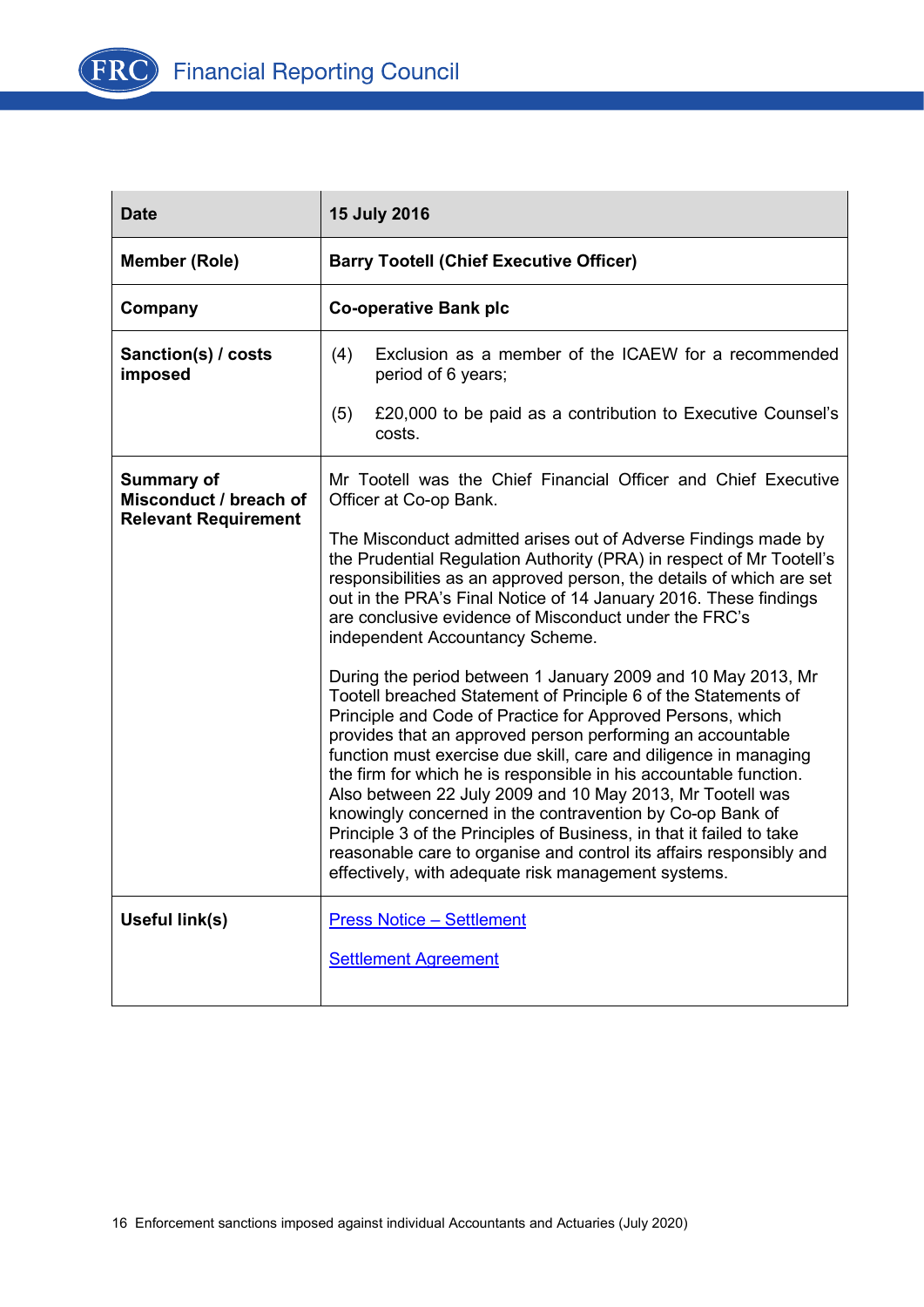

| <b>Date</b>                                                                | 8 July 2016                                                                                                                                                                                                                                                                                                                                                                                                                                                                                                                                                                |
|----------------------------------------------------------------------------|----------------------------------------------------------------------------------------------------------------------------------------------------------------------------------------------------------------------------------------------------------------------------------------------------------------------------------------------------------------------------------------------------------------------------------------------------------------------------------------------------------------------------------------------------------------------------|
| <b>Member (Role)</b>                                                       | <b>Stephen Hill (Finance Director)</b>                                                                                                                                                                                                                                                                                                                                                                                                                                                                                                                                     |
| Company                                                                    | <b>Connaught plc</b>                                                                                                                                                                                                                                                                                                                                                                                                                                                                                                                                                       |
| Sanction(s) / costs<br>imposed                                             | (1)<br>Exclusion as a member of the ICAEW for a recommended<br>period of 5 years; and                                                                                                                                                                                                                                                                                                                                                                                                                                                                                      |
|                                                                            | (2)<br>£133,397 towards Executive Counsel's costs.                                                                                                                                                                                                                                                                                                                                                                                                                                                                                                                         |
| <b>Summary of</b><br>Misconduct / breach of<br><b>Relevant Requirement</b> | The disciplinary case relates to Mr Hill's conduct regarding his role<br>in relation to the incorrect accounting of a £4 million short-term loan<br>in Connaught's 2010 interim financial statements.                                                                                                                                                                                                                                                                                                                                                                      |
|                                                                            | The short-term loan was made by the CEO of Connaught shortly<br>before the 28 February half-year end, and substantially repaid<br>between 15 March and 29 April 2010. The £4 million was not<br>accounted for as a loan, but as operating cash-flow in Connaught's<br>interim financial statements, which were issued on 27 April<br>2010. The interim statements were therefore materially misleading<br>in that cash flows from operating activities were overstated by £4<br>million and net cash generated from financing activities was<br>understated by £4 million. |
|                                                                            | This materially increased Connaught's cash conversion rate. But<br>for the loan, the Group would have fallen somewhere between 6<br>and 11% short of their 70% cash conversion target. This ratio was<br>one of a number of key measures used by analysts and one upon<br>which investors rely - and a figure that was especially important to<br>Connaught at the beginning of 2010.                                                                                                                                                                                      |
|                                                                            | In addition, the loan was not disclosed to the Audit Committee or<br>the auditors; neither was it disclosed as a related party transaction,<br>as it should have been.                                                                                                                                                                                                                                                                                                                                                                                                     |
|                                                                            | Mr Hill admitted that his conduct was sufficiently reckless to have<br>amounted to acting with a lack of integrity.                                                                                                                                                                                                                                                                                                                                                                                                                                                        |
| Useful link(s)                                                             | <b>Press Notice - Settlement</b>                                                                                                                                                                                                                                                                                                                                                                                                                                                                                                                                           |
|                                                                            | <b>Settlement Agreement</b>                                                                                                                                                                                                                                                                                                                                                                                                                                                                                                                                                |
|                                                                            | <b>Formal Complaint</b>                                                                                                                                                                                                                                                                                                                                                                                                                                                                                                                                                    |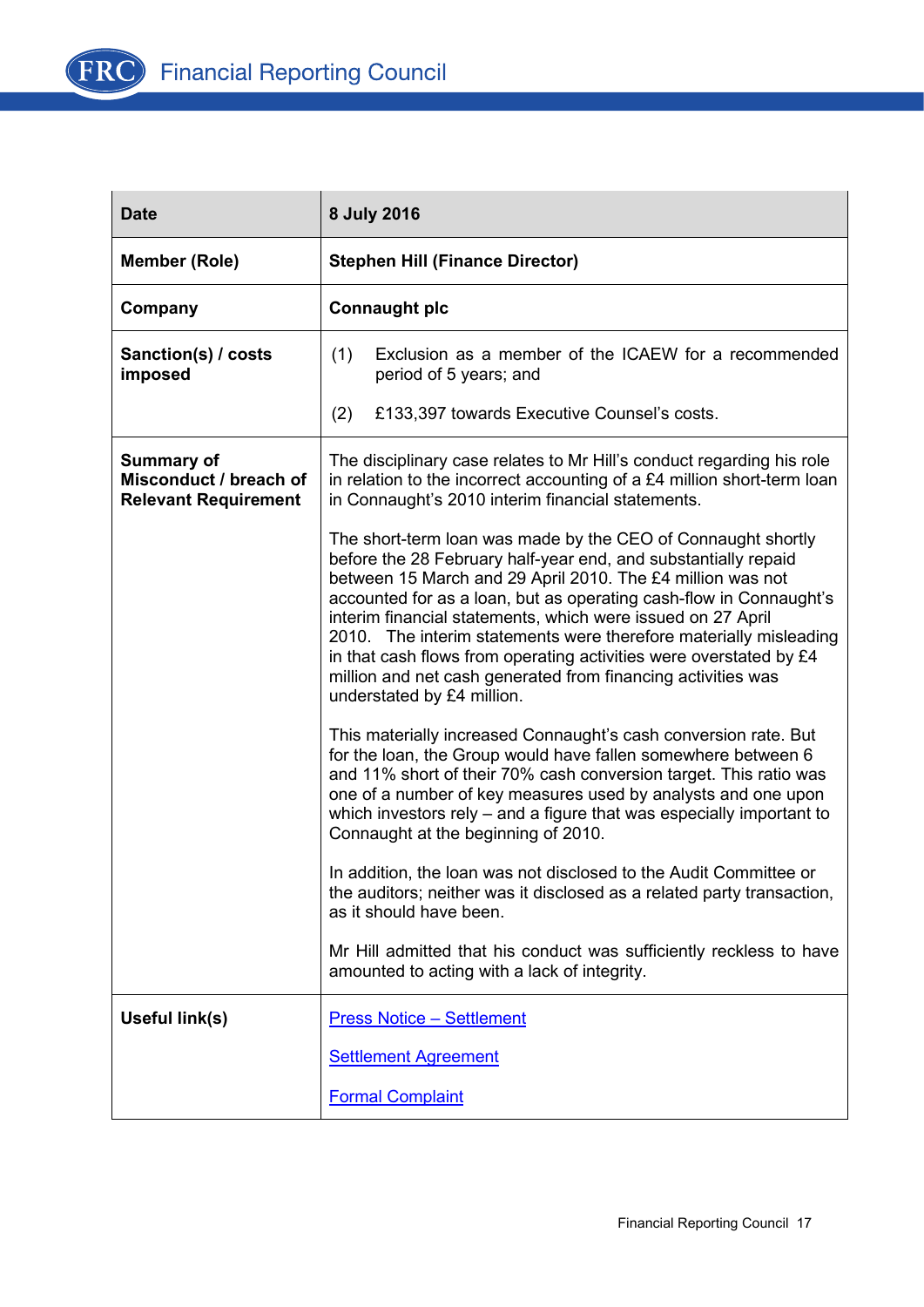

| <b>Date</b>                                                                | 8 July 2016                                                                                                                                                                                                                                                                                                                                                                                                                                                                                                                                                                |
|----------------------------------------------------------------------------|----------------------------------------------------------------------------------------------------------------------------------------------------------------------------------------------------------------------------------------------------------------------------------------------------------------------------------------------------------------------------------------------------------------------------------------------------------------------------------------------------------------------------------------------------------------------------|
| <b>Member (Role)</b>                                                       | <b>David Wells (Deputy Financial Director)</b>                                                                                                                                                                                                                                                                                                                                                                                                                                                                                                                             |
| Company                                                                    | <b>Connaught plc</b>                                                                                                                                                                                                                                                                                                                                                                                                                                                                                                                                                       |
| Sanction(s) / costs<br>imposed                                             | Exclusion as a member of the ICAEW for a recommended<br>(1)<br>period of 3 years;                                                                                                                                                                                                                                                                                                                                                                                                                                                                                          |
|                                                                            | (2)<br>£125,198 towards Executive Counsel's costs.                                                                                                                                                                                                                                                                                                                                                                                                                                                                                                                         |
| <b>Summary of</b><br>Misconduct / breach of<br><b>Relevant Requirement</b> | The disciplinary case relates to Mr Wells' conduct regarding his<br>role in relation to the incorrect accounting of a £4 million short-term<br>Ioan in Connaught's 2010 interim financial statements.                                                                                                                                                                                                                                                                                                                                                                      |
|                                                                            | The short-term loan was made by the CEO of Connaught shortly<br>before the 28 February half-year end, and substantially repaid<br>between 15 March and 29 April 2010. The £4 million was not<br>accounted for as a loan, but as operating cash-flow in Connaught's<br>interim financial statements, which were issued on 27 April<br>2010. The interim statements were therefore materially misleading<br>in that cash flows from operating activities were overstated by £4<br>million and net cash generated from financing activities was<br>understated by £4 million. |
|                                                                            | This materially increased Connaught's cash conversion rate. But<br>for the loan, the Group would have fallen somewhere between 6<br>and 11% short of their 70% cash conversion target. This ratio was<br>one of a number of key measures used by analysts and one upon<br>which investors rely $-$ and a figure that was especially important to<br>Connaught at the beginning of 2010.                                                                                                                                                                                    |
|                                                                            | In addition, the loan was not disclosed to the Audit Committee or<br>the auditors; neither was it disclosed as a related party transaction,<br>as it should have been.                                                                                                                                                                                                                                                                                                                                                                                                     |
|                                                                            | Mr Wells has admitted that he failed to act in accordance with the<br>ICAEW's fundamental principles of objectivity and 'professional<br>competence and due care'.                                                                                                                                                                                                                                                                                                                                                                                                         |
| Useful link(s)                                                             | <b>Press Notice - Settlement</b>                                                                                                                                                                                                                                                                                                                                                                                                                                                                                                                                           |
|                                                                            | <b>Settlement Agreement</b>                                                                                                                                                                                                                                                                                                                                                                                                                                                                                                                                                |
|                                                                            | <b>Formal Complaint</b>                                                                                                                                                                                                                                                                                                                                                                                                                                                                                                                                                    |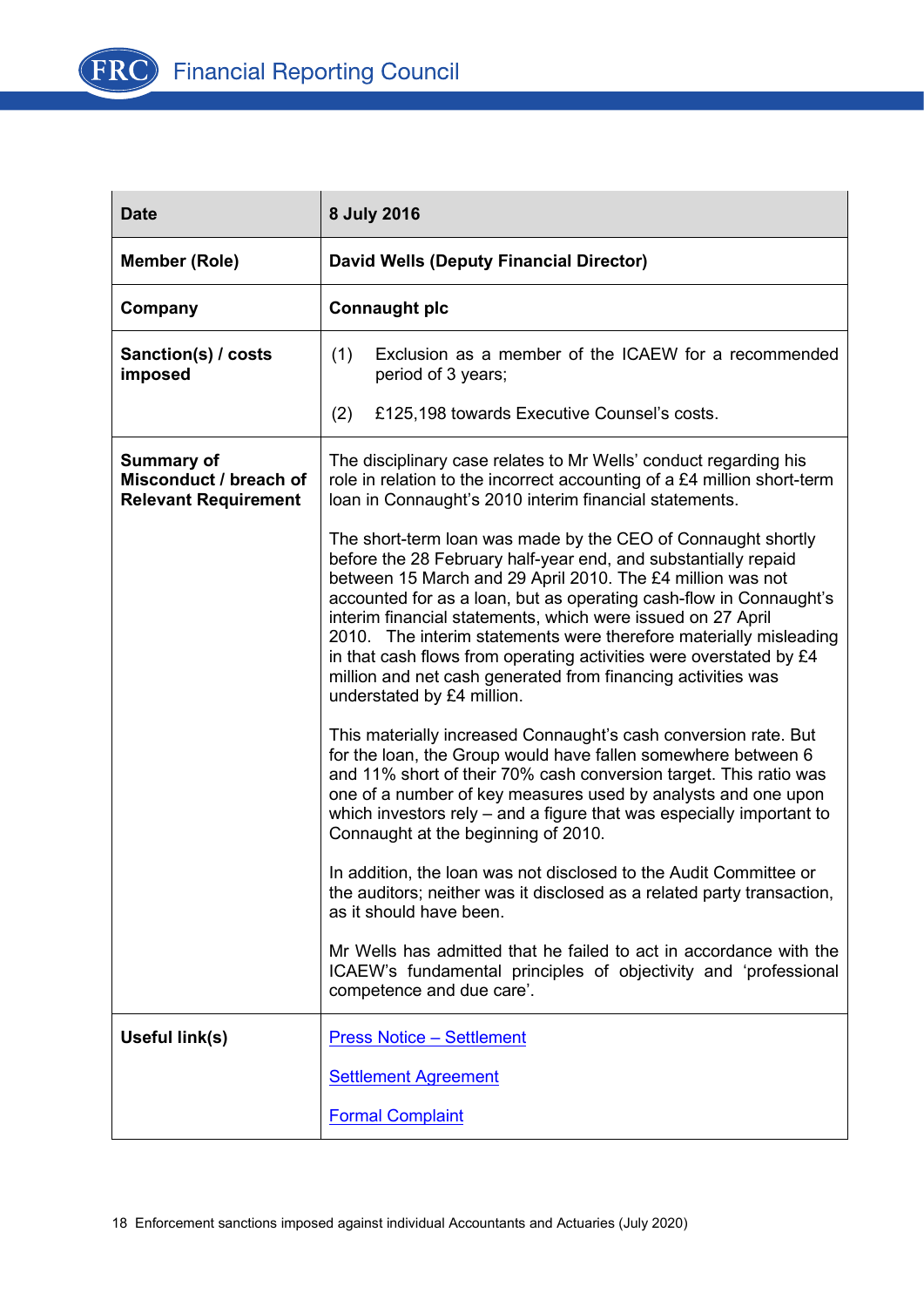

| <b>Date</b>                                                                | 9 December 2015                                                                                                                                                                                                                                                                                    |
|----------------------------------------------------------------------------|----------------------------------------------------------------------------------------------------------------------------------------------------------------------------------------------------------------------------------------------------------------------------------------------------|
| <b>Member (Role)</b>                                                       | John Whelan (European Financial Director/Group Finance<br>Director)                                                                                                                                                                                                                                |
| Company                                                                    | iSoft Group plc ("iSoft")                                                                                                                                                                                                                                                                          |
| Sanction(s) / costs<br>imposed                                             | Exclusion as a member of the ICAEW for a recommended period of<br>8 years.                                                                                                                                                                                                                         |
| <b>Summary of</b><br>Misconduct / breach of<br><b>Relevant Requirement</b> | Mr Whelan admitted that his conduct fell significantly short of the<br>standards to be expected of a Member and breached the<br>Fundamental Principle of Integrity in that he:                                                                                                                     |
|                                                                            | Recklessly caused or permitted iSoft to recognise £22 million of<br>$\bullet$<br>revenue from an unsigned contract with the Irish South Eastern<br>Health Board in its group interim accounts for the period ended<br>31 October 2003, when there was no legitimate basis for such<br>recognition; |
|                                                                            | Recklessly caused or permitted iSoft to recognise £16.9 million<br>of cash in its group interim accounts for the period ended 31<br>October 2003, when there was no legitimate basis for such<br>recognition;                                                                                      |
|                                                                            | Recklessly caused or permitted iSoft to recognise the Irish<br>$\bullet$<br>revenue in its financial statements for the period ended 30 April<br>2004, when there was no legitimate basis for such recognition;                                                                                    |
|                                                                            | Recklessly caused or permitted the continued recognition of the<br>$\bullet$<br>Irish revenue in the iSoft group interim accounts for the period<br>ended 31 October 2004, when there had been no legitimate<br>basis for such earlier recognition; and                                            |
|                                                                            | Recklessly caused or permitted iSoft to recognise £17.08 million<br>of cash in its group interim accounts for the period ended 31<br>October 2004, when there was no legitimate basis for such<br>recognition.                                                                                     |
| Useful link(s)                                                             | <b>Press Notice - Settlement</b>                                                                                                                                                                                                                                                                   |
|                                                                            | <b>Settlement Agreement</b>                                                                                                                                                                                                                                                                        |
|                                                                            | <b>Formal Complaint</b>                                                                                                                                                                                                                                                                            |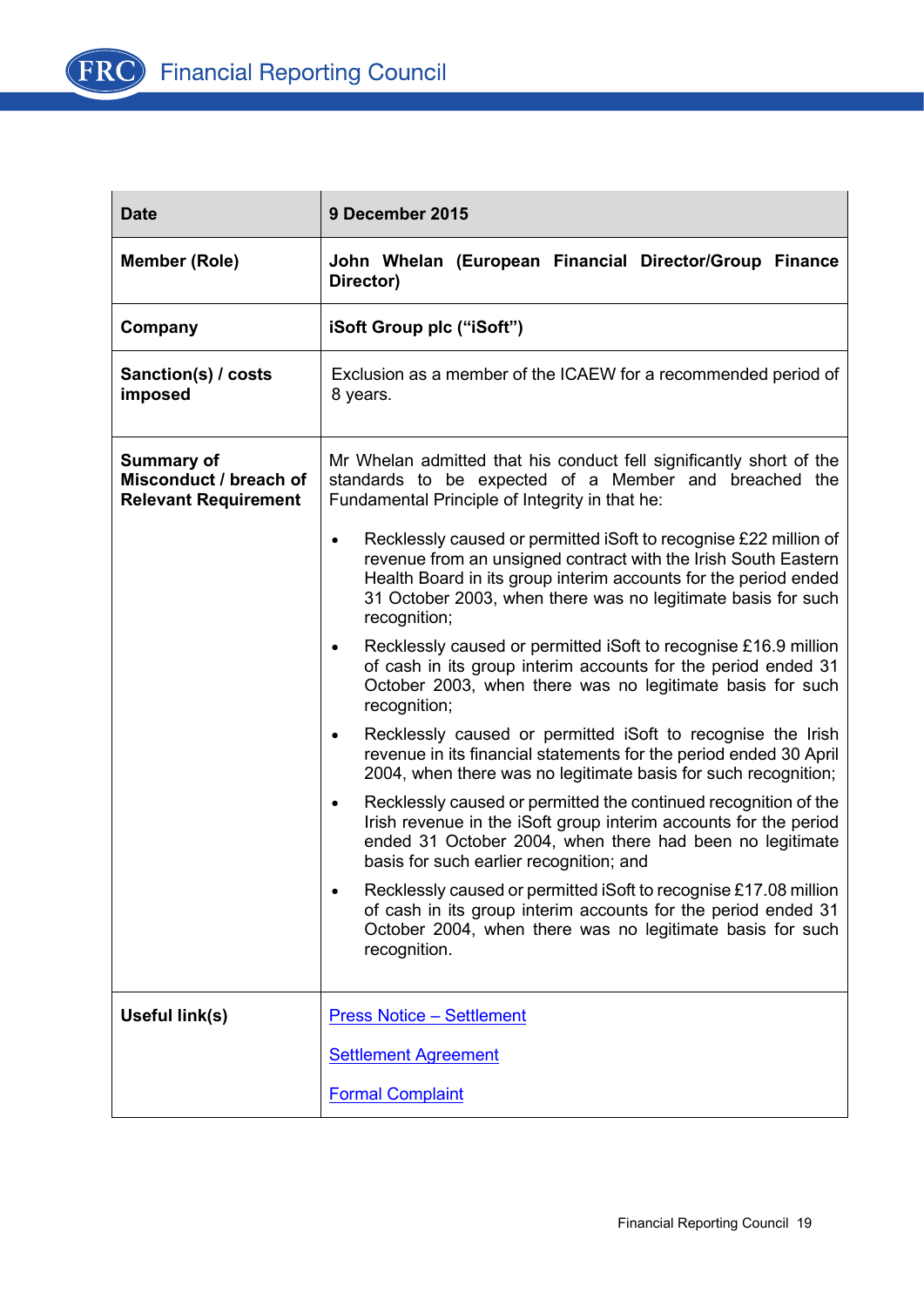

| <b>Date</b>                                                                | 2 December 2015                                                                                                                                                                                                                                                                                    |
|----------------------------------------------------------------------------|----------------------------------------------------------------------------------------------------------------------------------------------------------------------------------------------------------------------------------------------------------------------------------------------------|
| <b>Member (Role)</b>                                                       | <b>Timothy Whiston (Finance Director/Chief Executive Officer)</b>                                                                                                                                                                                                                                  |
| Company                                                                    | iSoft Group plc ("iSoft")                                                                                                                                                                                                                                                                          |
| Sanction(s) / costs<br>imposed                                             | (1)<br>Exclusion as a member of the ICAEW for a recommended<br>period of 8 years;                                                                                                                                                                                                                  |
|                                                                            | (2)<br>£50,000 to be paid as a contribution to Executive Counsel's<br>costs.                                                                                                                                                                                                                       |
| <b>Summary of</b><br>Misconduct / breach of<br><b>Relevant Requirement</b> | Mr Whiston admitted that his conduct fell significantly short of the<br>standards to be expected of a Member and breached the<br>Fundamental Principle of Integrity in that he:                                                                                                                    |
|                                                                            | Recklessly caused or permitted iSoft to recognise £22 million of<br>$\bullet$<br>revenue from an unsigned contract with the Irish South Eastern<br>Health Board in its group interim accounts for the period ended<br>31 October 2003, when there was no legitimate basis for such<br>recognition; |
|                                                                            | Recklessly caused or permitted iSoft to recognise £16.9 million<br>of cash in its group interim accounts for the period ended 31<br>October 2003, when there was no legitimate basis for such<br>recognition;                                                                                      |
|                                                                            | Recklessly caused or permitted iSoft to recognise the Irish<br>revenue in its financial statements for the period ended 30 April<br>2004, when there was no legitimate basis for such recognition;                                                                                                 |
|                                                                            | Recklessly caused or permitted the continued recognition of the<br>Irish revenue in the iSoft group interim accounts for the period<br>ended 31 October 2004, when there had been no legitimate<br>basis for such earlier recognition; and                                                         |
|                                                                            | Recklessly caused or permitted iSoft to recognise £17.08 million<br>of cash in its group interim accounts for the period ended 31<br>October 2004, when there was no legitimate basis for such<br>recognition.                                                                                     |
| Useful link(s)                                                             | <b>Press Notice - Settlement</b>                                                                                                                                                                                                                                                                   |
|                                                                            | <b>Settlement Agreement</b>                                                                                                                                                                                                                                                                        |
|                                                                            | <b>Formal Complaint</b>                                                                                                                                                                                                                                                                            |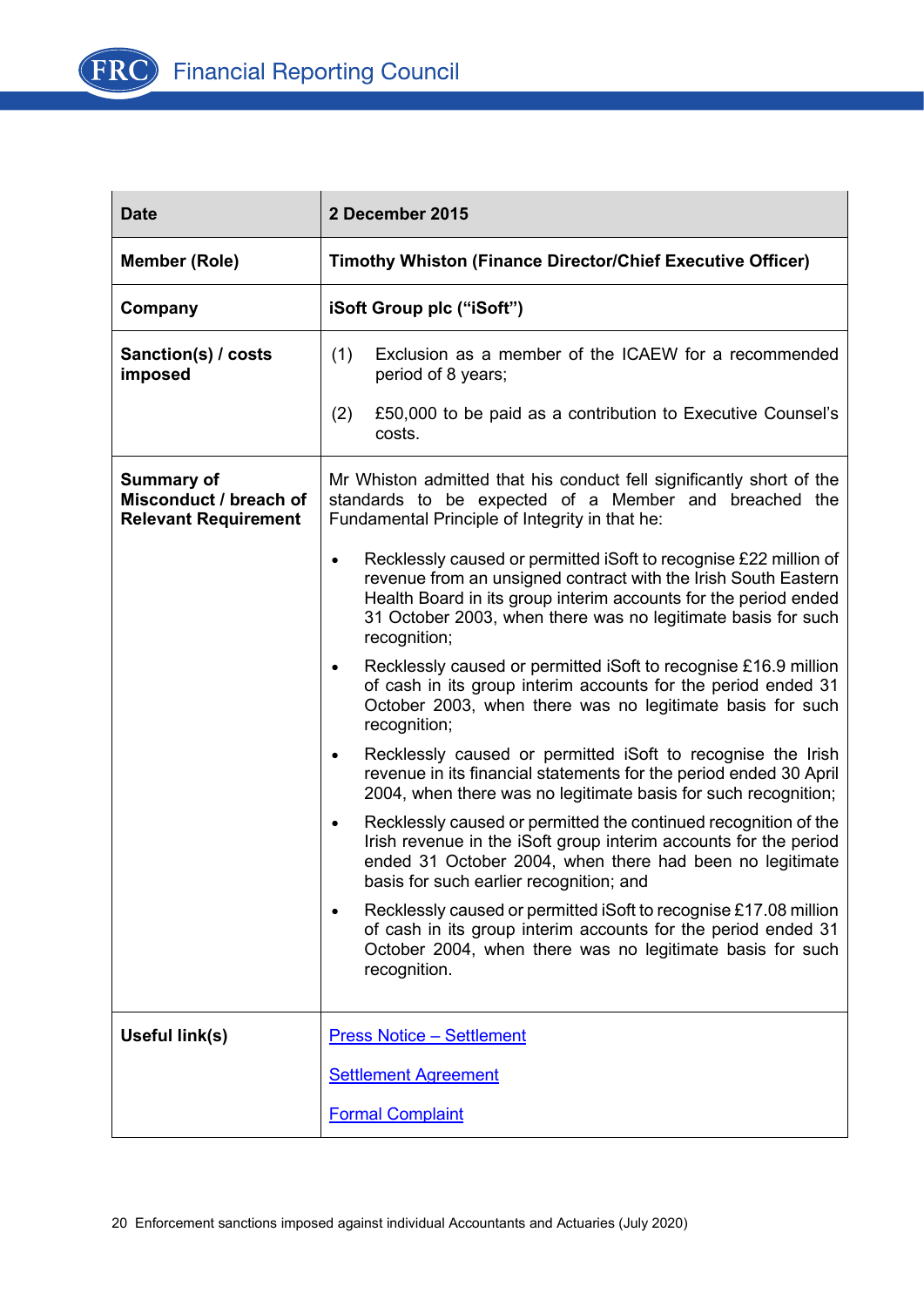

| <b>Date</b>                                                                | <b>10 July 2015</b>                                                                                                                                                                                                                                                                                                                                                                                                                                                                                                                 |
|----------------------------------------------------------------------------|-------------------------------------------------------------------------------------------------------------------------------------------------------------------------------------------------------------------------------------------------------------------------------------------------------------------------------------------------------------------------------------------------------------------------------------------------------------------------------------------------------------------------------------|
| <b>Member (Role)</b>                                                       | <b>Mark Woodbridge (Group Financial Accountant)</b>                                                                                                                                                                                                                                                                                                                                                                                                                                                                                 |
| Company                                                                    | <b>Torex Retail plc</b>                                                                                                                                                                                                                                                                                                                                                                                                                                                                                                             |
| Sanction(s) / costs<br>imposed                                             | Exclusion as a member of ACCA for a recommended period of 10<br>years.                                                                                                                                                                                                                                                                                                                                                                                                                                                              |
| <b>Summary of</b><br>Misconduct / breach of<br><b>Relevant Requirement</b> | The Tribunal found that Mr Woodbridge's conduct fell significantly<br>short of the standards reasonably to be expected of a Member and<br>has brought discredit to him and to the accountancy profession, in<br>that he has been convicted by Oxford Crown Court of the criminal<br>offences of false accounting and conspiracy to defraud. The<br>convictions relate to the interim financial statement for Torex Retail<br>plc, of which Mr. Woodbridge was the Group Financial Accountant,<br>for the period ended 30 June 2006. |
| Useful link(s)                                                             | <b>Press Notice</b>                                                                                                                                                                                                                                                                                                                                                                                                                                                                                                                 |
|                                                                            | <b>Tribunal Report</b>                                                                                                                                                                                                                                                                                                                                                                                                                                                                                                              |